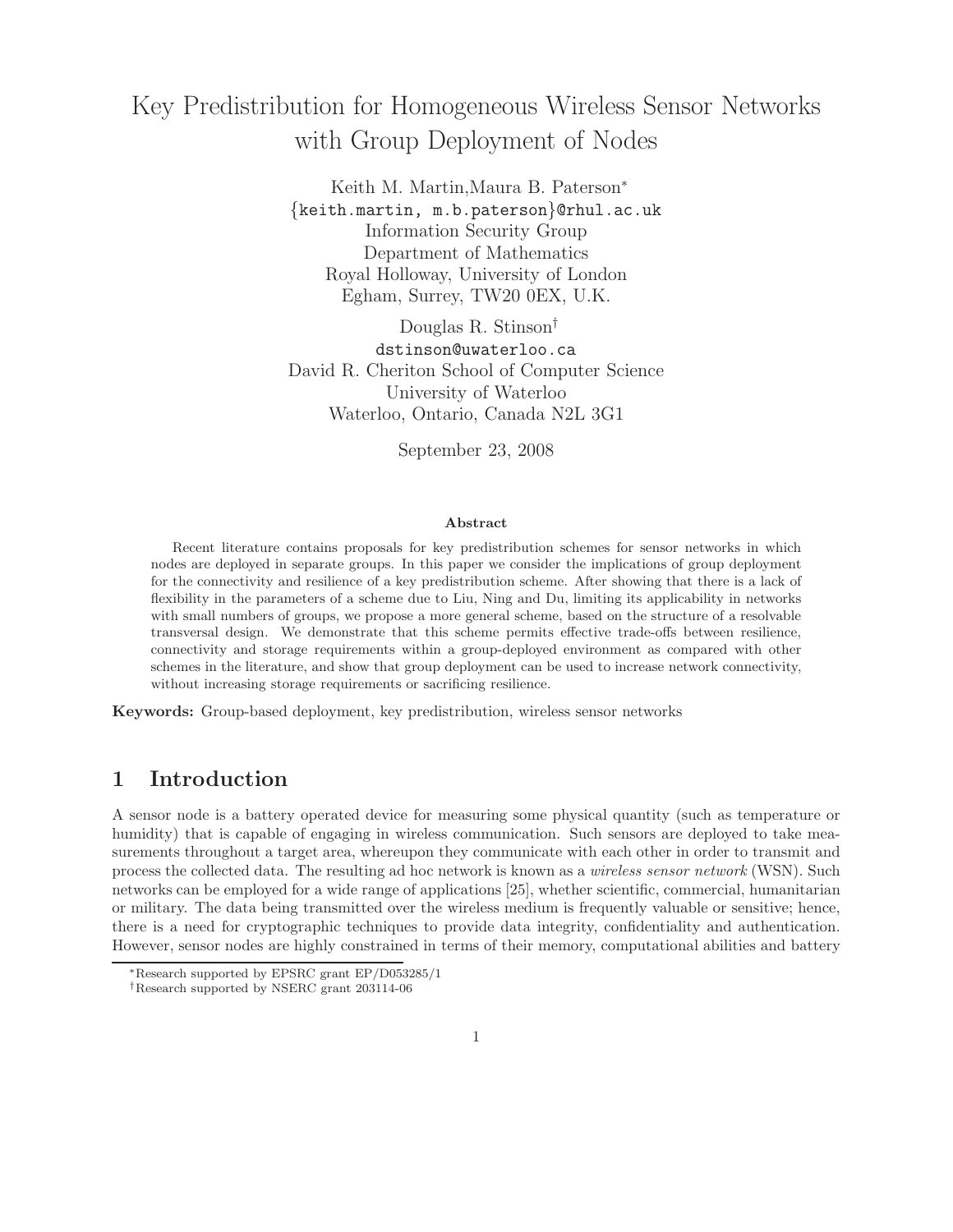power; as such, symmetric cryptographic primitives are preferred in many instances to public key techniques whose computational requirements are regarded as being an excessive burden for the sensors. This in turn necessitates the sharing of keys by the nodes.

Key predistribution is one widely-studied solution to the problem of key establishment in sensor networks: keys (or other keying material) are stored in the nodes' memories prior to deployment, so that nodes that share keys can then communicate securely once deployed (provided they are within communication range). A key predistribution scheme (KPS) is a means of specifying which nodes store which keys. Many such schemes have been proposed for use in WSNs (see [4,23,27] for surveys of this field); they essentially involve a trade-off between the competing requirements of low memory usage, high network connectivity, and resilience against adversaries who capture nodes and extract the keys that they store. The majority of schemes in the literature are intended for application in networks in which the sensors' final location is unknown prior to deployment (as would be the case if the nodes were scattered from an aeroplane). We refer to this as the standard model of a WSN. However, the wide range of potential applications for sensor networks means that networks used in practice do not always conform to this particular model. Martin and Paterson [23] have classified sensor network environments according to the extent to which there is control over the sensors' locations; in this paper we are interested in networks that fall into their category of having fixed sensors with partial location control. Specifically, we consider networks in which sensors are deployed in groups such that sensors from a group are closer together on average than sensors from different groups. We refer to this as group deployment of sensors<sup>1</sup>.

Group deployment may be used in order to improve the coverage of the target region by sensors, as it provides more control over the physical distribution of sensors. Alternatively, it may be a convenient way of carrying out the deployment: in the case where several vehicles are available for distributing sensors, they could be used to deliver sensors to different portions of the target area simultaneously. However, the main motivation for considering group deployment from the point of view of key distribution is the fact that the partial location knowledge it provides can be used in order to improve the connectivity of the network. In this paper we consider how this information can best be exploited to achieve a KPS with the properties we desire.

The use of group deployment in a network has implications for the design of a KPS. In order to analyse fully the properties of a network in which a KPS is deployed, it is necessary to consider both the block graph, whose vertices are nodes, with pairs of nodes that share keys being joined by edges, and the physical graph, whose vertices are again nodes, but in this case they are joined by edges whenever they are within communication range after deployment (to use the terminology of  $[16]$ ). These intersect to yield the keysharing graph, whose edges represent pairs of nodes that can communicate securely after deployment as they are both within range and share keys. In the group deployment scenario, not only is the physical distribution of the nodes slightly different from that in the standard model, but there is also a degree of information about the physical graph, as the groups to which each node belongs are known before they are deployed. This information can be used to adjust the block graph in order to improve the properties of the resulting key-sharing graph.

In designing a KPS we seek to achieve a network with good connectivity, but also good resilience: as the nodes operate unattended and lack tamperproof hardware, they are vulnerable to physical attack. Once an adversary extracts a key from a sensor node, any further communication links that use the same key are no longer secure. As in [16], we model the extent to which a KPS can withstand an adversary that compromises a number of nodes by the quantity fail(s), which denotes the probability that a secure link between two uncompromised nodes becomes insecure after s nodes have been captured uniformly at random. The lower the value of  $fail(s)$  for each s, the more resilient the KPS. Thus an effective KPS is one that achieves a high level of connectivity, with small fail $(s)$ .

<sup>&</sup>lt;sup>1</sup>Note that in this paper the term "group" relates simply to the physical distribution of the sensors; the shared keys we are considering are intended for pairwise communication between sensors.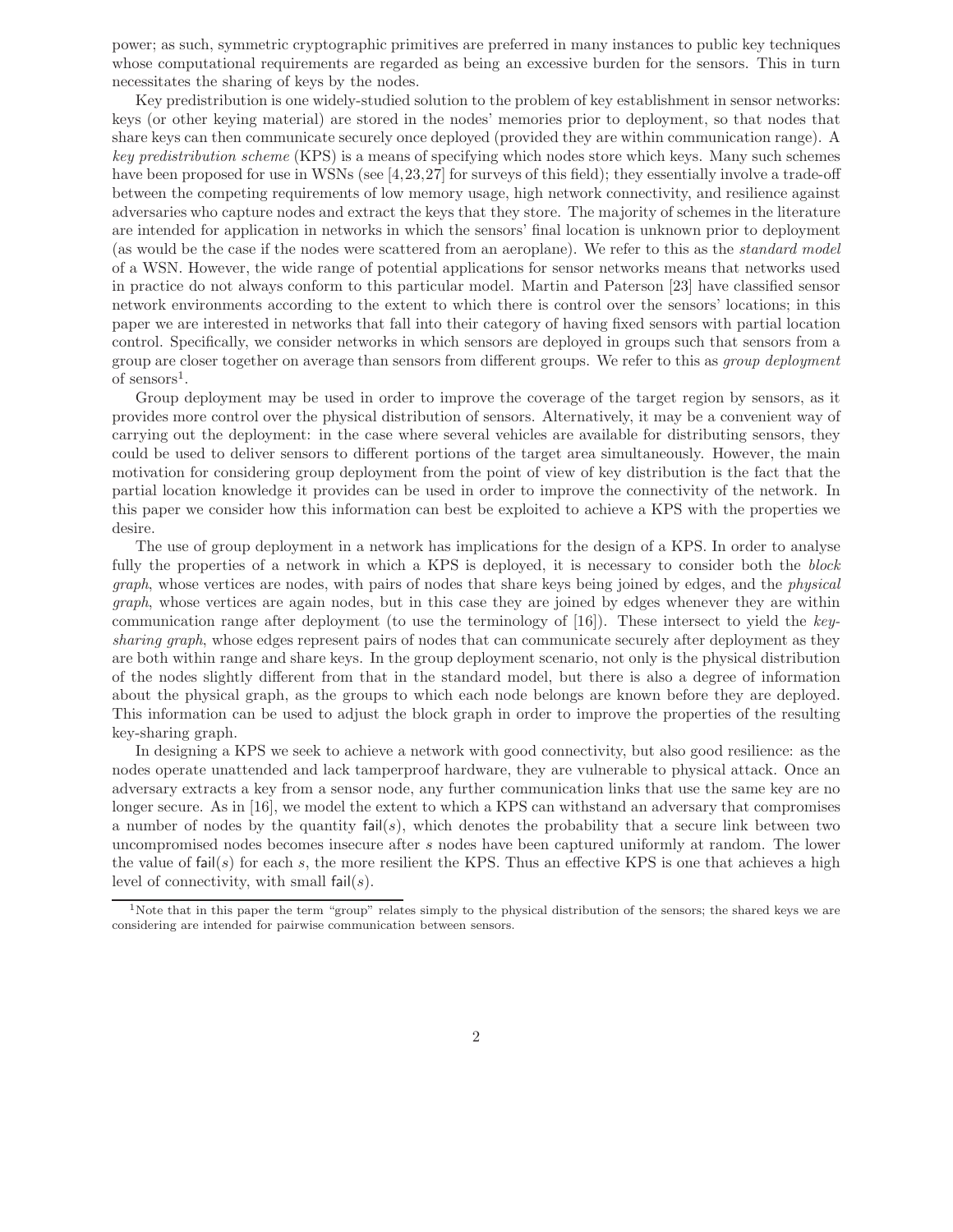## 1.1 Group Deployment in the Literature

Several authors have proposed key predistribution schemes for sensor network environments that could be treated as examples of group deployment. These schemes can be considered to belong to one of three broad categories: those involving homogeneous networks, those in which there is additional knowledge of the groups' locations, and those designed for heterogeneous networks. We briefly survey these categories for the sake of completeness, although the rest of the paper is exclusively concerned with the case of a homogeneous network in which there is no a priori knowledge of the groups' locations.

### 1.1.1 Standard-Model Schemes

One possible approach to key predistribution for group-deployed networks is to employ a standard-model KPS; however, we would expect their performance to be exceeded by that of schemes designed to take group deployment into account (cf. Section 4.2). Nevertheless, such schemes can be used as components in the construction of group-based KPSs; here we briefly describe some relevant examples.

- Single Key Perhaps the simplest example of a KPS is the scheme in which a single key is stored by each node in the network. This provides optimal connectivity and storage, but has poor resilience, as all communication links become insecure when a single node is captured.
- Distinct Pairwise Keys In this scheme, a unique key is assigned to each pair of nodes. This scheme has optimal resilience, since compromise of a node does not affect the security of any keys shared by uncompromised nodes. However, in a network with n nodes, it requires each node to store  $n-1$  keys, which is infeasible if  $n$  is large.
- **Eschenauer and Gligor's KPS** [13] This scheme is a probabilistic KPS, with each node drawing m keys uniformly without replacement from some finite keypool  $K$ . The value of m and size of K can be chosen in order to ensure any pair of nodes have a certain probability of sharing a key.
- **Blom's Scheme [1, 2]** This scheme uses a symmetric bivariate polynomial over some finite field  $GF(q)$ , i.e. a polynomial  $P(x, y) \in \mathrm{GF}(q)[x, y]$  with the property that  $P(i, j) = P(j, i)$  for all  $i, j \in \mathrm{GF}(q)$ . A node with ID i stores a *share* in P, consisting of the univariate polynomial  $f_i(y) = P(i, y)$ . In order to communicate with node j, it computes the common key  $K_{ij} = f_i(j) = f_j(i)$ ; this process enables any two nodes to share a common key. If  $P$  has degree  $t$ , then each share consists of a degree  $t$  univariate polynomial; each node must then store the  $t + 1$  coefficients of this polynomial. These are elements of  $GF(q)$ , as are the pairwise keys that are established; thus, storing a degree t share requires as much space as storing  $t + 1$  keys. If an adversary captures s nodes, where  $s \leq t$ , then it does not learn any information about keys established between uncompromised nodes; however, if it captures  $t + 1$  or more nodes then it can interpolate to compute the polynomial P and hence learn all the keys.
- Lee and Stinson's Transversal Design KPS [16] Lee and Stinson propose a KPS that they refer to 7as a 'linear scheme' based on a combinatorial structure known as a transversal design (see Section 3.2 for a precise definition), whose parameters can be chosen to vary the resilience, connectivity, and storage requirements of the KPS. They also describe how the resilience of the scheme can be increased by combining a transversal design with Blom's scheme to construct a KPS, which they term a 'multiple space scheme'.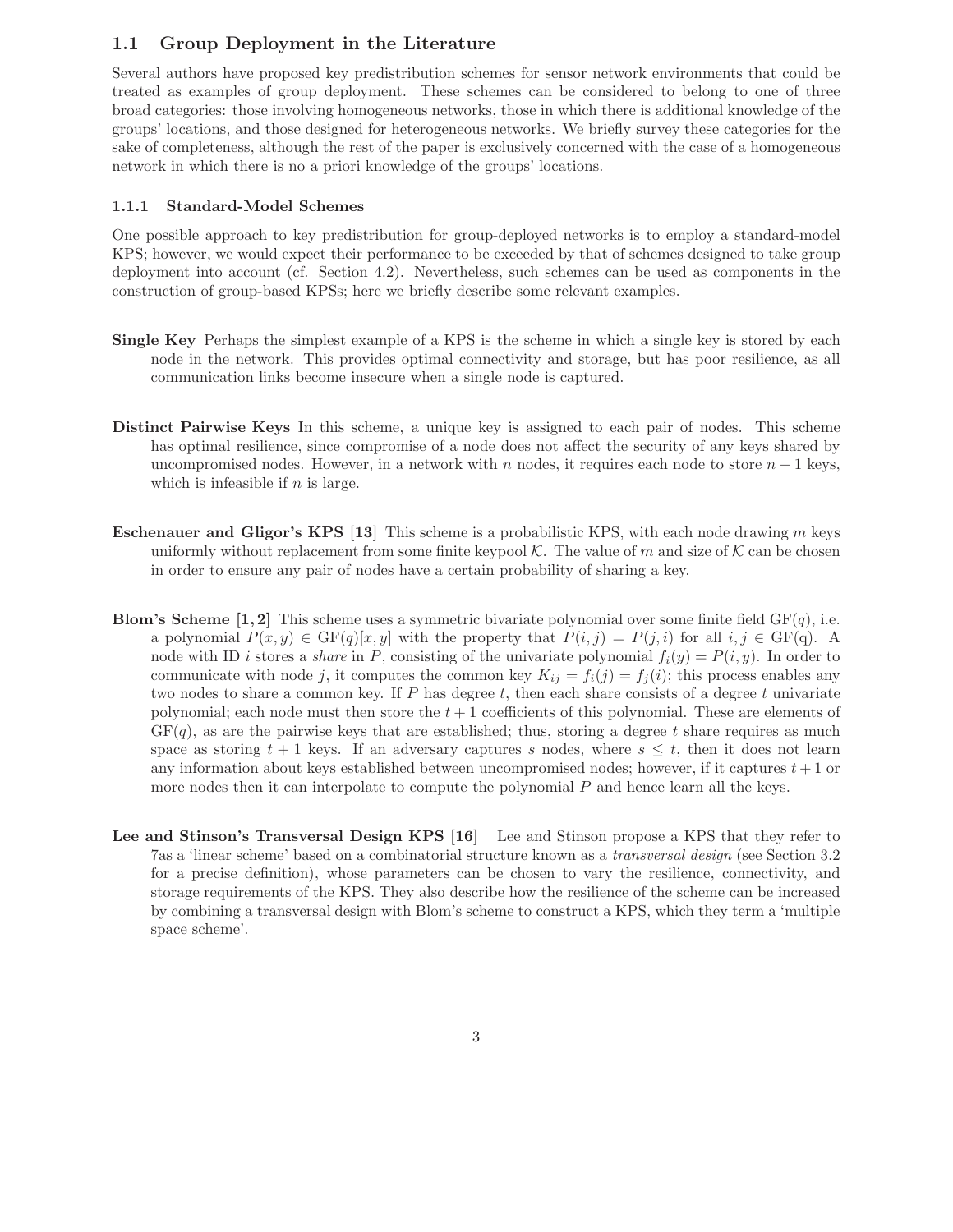#### 1.1.2 Homogeneous Schemes

Liu, Ning and Du explicity use the term "group-based key predistribution" [20, 21]. They model group deployment of nodes by supposing the nodes in a group follow a Gaussian distribution about some mean position, with the mean positions of the groups distributed uniformly at random throughout a target area.

In their KPS, all pairs of nodes within a group can establish a key. The different groups are connected by means of keys distributed within cross groups, sets of nodes such that each cross group contains one node from each group, and such that every node is contained in precisely one group; the key distribution is thus based on a grid structure. The examples they give suggest they have in mind networks in which the number of nodes in a group is approximately the square root of the total number of nodes. Keys are distributed within each group and each cross group by means of either a distinct pairwise KPS, or an instance of Blom's scheme.

Group deployment in a homogeneous environment was also considered by Zhou, Ni and Ravishankar [29]. In their scheme, nodes within each group are assigned distinct pairwise keys, and for every pair of groups there are t pairwise keys shared by one node from each of the groups.

#### 1.1.3 Location-Aware Schemes

Group deployment has also appeared in the literature in the context of networks where the groups are deployed within regions consisting of regular polygons that tessellate the plane, and where the location of each group is known before deployment.

Schemes combining a square grid with polynomial-based key predistribution are discussed in [12, 14, 19, 22,28]; a square grid with random key predistribution was considered in [5], and the combination of a square grid with a scheme due to Lee and Stinson was considered in [26]. Papers describing the use of hexagonal grids with polynomial-based key predistribution include  $[3, 9-11, 17, 18, 22, 31]$ ; hexagonal grids combined with random key predistribution were analysed in [24]. Polynomial-based key predistribution in triangular grids was proposed in [7, 30].

### 1.1.4 Heterogeneous Schemes

Heterogeneous sensor networks in which each group contains at least one more capable node have also received some attention. Typically, the more powerful nodes are considered to act as cluster heads in the formation of a hierarchical network, with each lower level sensor node in a group communicating (either directly, or via other lower level nodes) with the relevant cluster head, which then communicates with a base station. Papers considering this model include [8, 15].

### 1.2 Our Contributions

In Section 2 of this paper we analyse what properties are necessary for a KPS to perform well in a homogeneous network with group deployment. Section 2.1 focuses on connectivity requirements; in particular, we consider the desirability of balancing the connectivity between groups with that occurring within the groups, and examine how to vary the key sharing probabilities of a KPS in order to achieve this. Section 2.2 is devoted to an analysis of the requirements posed by groups of various sizes.

In Section 3 we propose a new KPS designed to suit a group-deployed environment. After observing certain limitations in a scheme due to Liu, Ning and Du [20, 21], we construct a more flexible scheme, motivated by the considerations of Section 2, which addresses these issues.

We analyse the behaviour of this scheme in Section 4, illustrating how group deployment can lead to enhanced connectivity in Section 4.1, and demonstrating the improved performance of our KPS compared with others from the literature in Section 4.2. We conclude in Section 5 with a discussion of the attributes that make a KPS suitable for use with group deployment.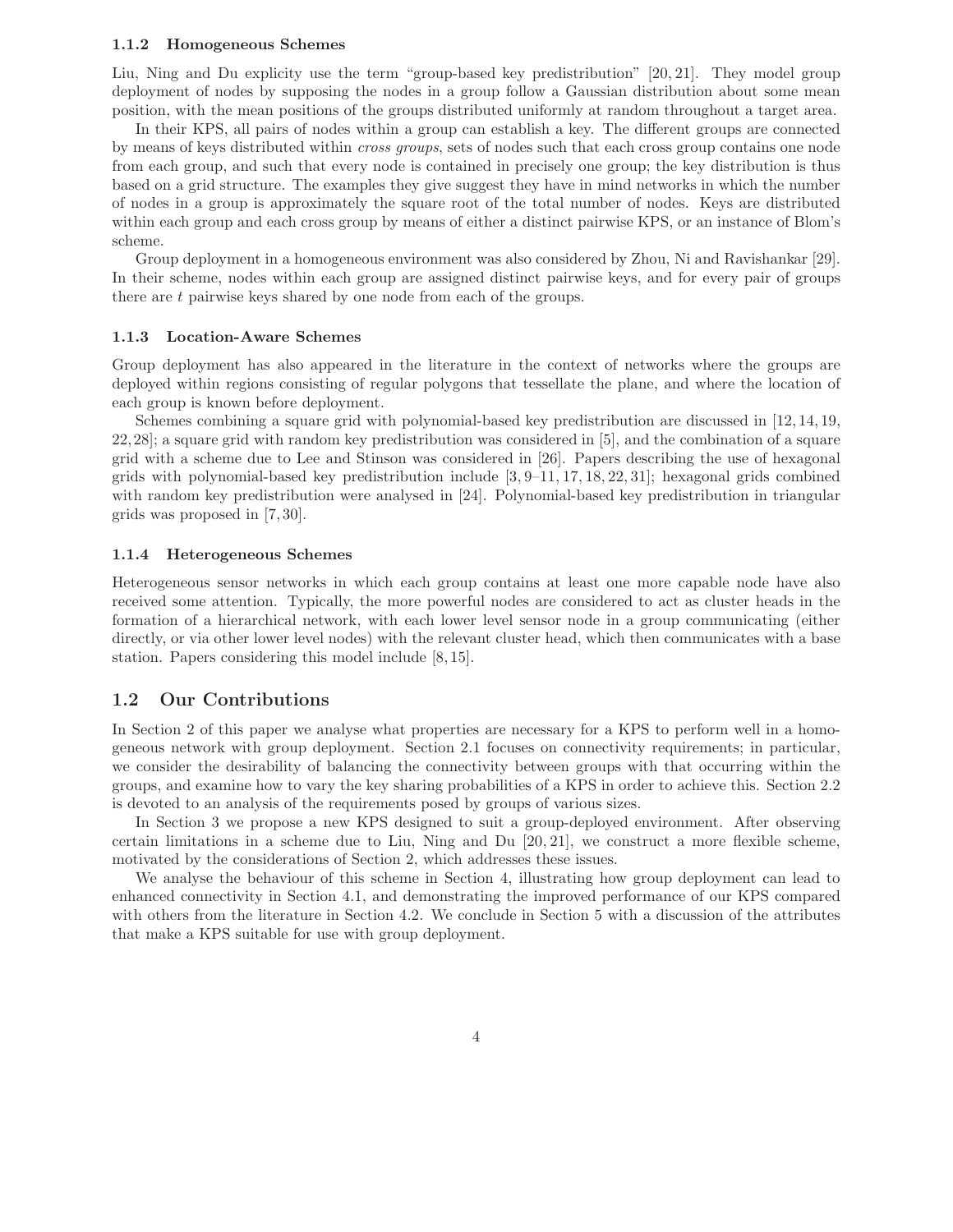## 2 Group Deployment in Homogeneous WSNs

Of the possible WSN environments that involve group deployment, the one that is derived most immediately from the standard model is that in which the group to which each node belongs is known, but there is no knowledge of the groups' eventual locations prior to deployment. This might arise, for example, in a situation where nodes are distributed in batches from an aeroplane, or when more than one aircraft are used to deploy groups of nodes. The network formed after deployment is homogeneous, with all nodes having an equivalent role. In this respect it does not differ from the standard model; in particular, the requirements that the resulting network be connected and resilient to node capture are the same. However, this alternative model of physical deployment has different implications for the way a KPS must be constructed in order to achieve these requirements. In this section we consider some of these requirements, with a particular focus on connectivity, and we analyse how the desired patterns of connectivity can be achieved by adjusting the probabilities for nodes to share keys in a KPS.

## 2.1 Connectivity in a Homogeneous Environment

In a homogeneous network, we wish for any two nodes to be able to communicate with each other across the network (potentially using several intermediate hops). This is possible when the key-sharing graph is a connected graph; as in [16], we refer to this as the global connectivity of the network. (Alternatively, we may consider it satisfactory if a vast majority of the nodes lie in one connected component of the key-sharing graph.) In addition, we also wish to consider the local connectivity: the probability that neighbouring nodes can communicate securely and efficiently. The global connectivity of a network is greatly affected by the physical topology, and thus it can be difficult to assess based on the properties of KPS. Local connectivity is a useful measure as it permits us to abstract away some of this dependence on the nodes' distribution, yet it still gives us a useful measure of the performance of a KPS, because a scheme with a high local connectivity is more likely to lead to a globally connected network. Two nodes that are within range can communicate securely if they share a common key. In addition, two neighbouring nodes that do not share a key may be able to communicate securely with the assistance of an intermediate node that is within range of, and shares a key with, both of the nodes. This is referred to as a two-hop path. In designing a KPS, we would like to ensure that neighbouring nodes have a high probability of being able to communicate securely either directly or via a two-hop path.

The above considerations apply equally in the standard model and the group deployment model. When using group deployment, however, there is the potential for the patterns of key sharing within a group, and between separate groups, to be quite different. Nevertheless, the groups arise simply as a feature of how the network is deployed; the network still forms a homogeneous whole, and we would like any two neighbouring nodes to be able to communicate securely with high probability, regardless of whether they come from the same group, or from different groups. In order to avoid communication bottlenecks, or the risk that an entire group could become disconnected from the rest of the network, we would like to ensure that the probability of nodes from different groups being able to communicate securely is similar to that of nodes from within a group. We will refer to this as balanced local connectivity. In Section 2.1.1, we examine how to achieve balanced local connectivity by altering the key sharing probabilities between nodes from the same group, as compared to nodes from different groups.

#### 2.1.1 Balancing the Two-Hop Connectivity

Consider a KPS for a group deployed network for which two nodes from the same group have a probability  $p$  of sharing a key, whereas nodes from different groups have probability  $q$  of sharing a key. We would like to know how  $p$  and  $q$  must be related in order for the network to achieve balanced local connectivity.

The probability that two neighbouring nodes share a key directly is either  $p$  or  $q$ , depending on whether they are from the same group or from different groups. The probability that two neighbouring nodes can communicate via a two-hop path depends on the nodes' physical distribution as well as  $p$  and  $q$ , as it depends on the number of additional nodes that lie in range of both of them. In order to avoid having to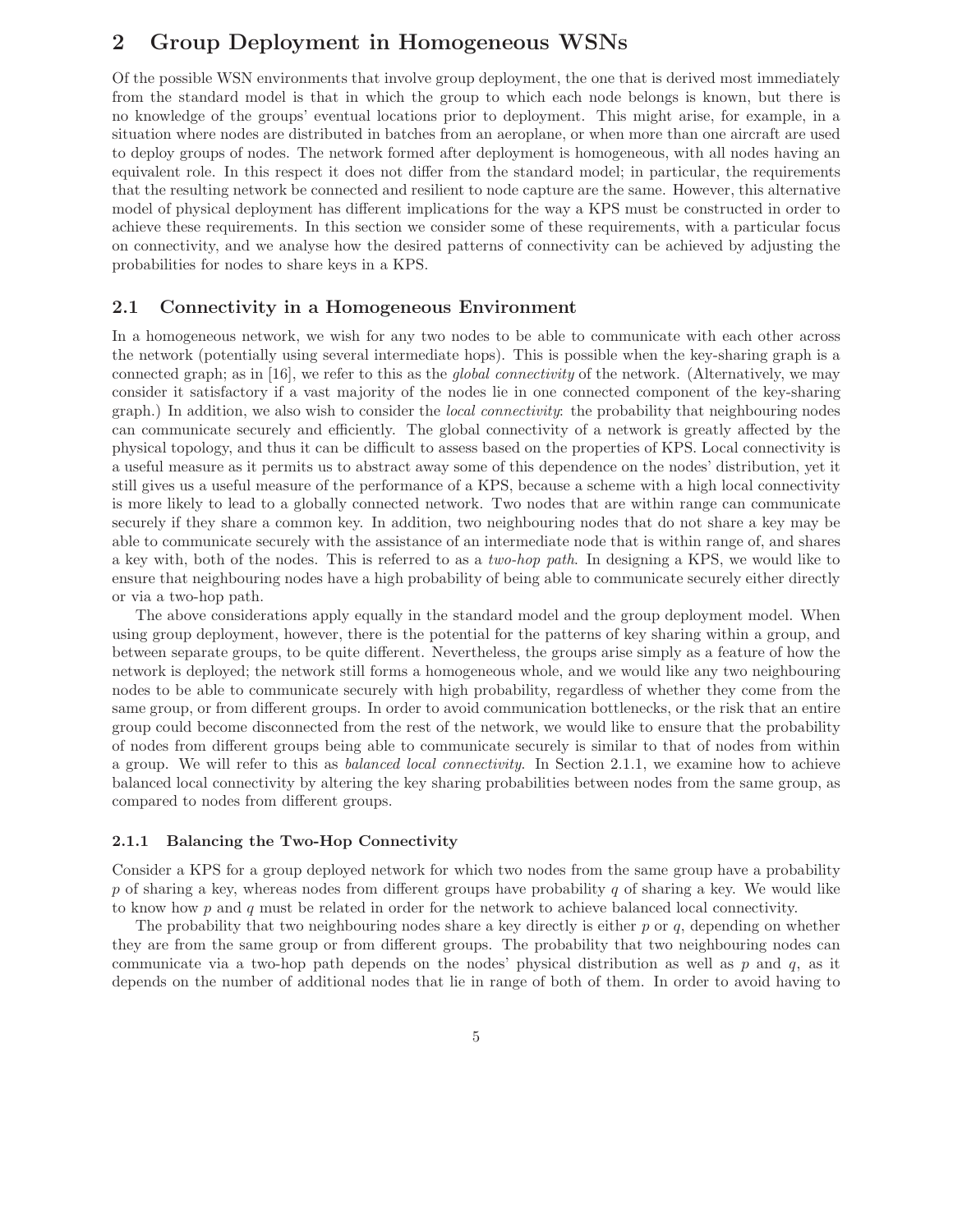

Figure 1: One-hop and two-hop paths between two nodes of the same group (left), and two nodes from different groups (right). White and black circles represent nodes from two different groups; edges are marked with the probability that the two corresponding nodes share a key.

make assumptions about the specific distribution of the nodes, we suppose that a node A in some group  $\mathcal G$ and a node B that is a neighbour of A have, on average,  $\eta$  common neighbours in G. In particular, this implies that two neighbouring nodes from the same group have  $\eta$  common neighbours, and two neighbouring nodes from different groups have  $\eta$  common neighbours from each of the two groups. The parameter  $\eta$  was used in the standard model in [16].

We will now determine the probability that two neighbouring nodes can communicate via a one-hop or two-hop path. For the sake of simplicity, we ignore two-hop paths involving nodes from three different groups, as these occur with low probability; similarly we ignore two-hop paths between two nodes within a group where the intermediate node belongs to another group.

Lemma 2.1. If two nodes from one group are neighbours, then the probability that they can communicate securely via a one-hop or a two-hop path is  $1 - (1 - p)(1 - p^2)^{\eta}$ .

Proof. Consider a pair of neighbouring nodes from the same group, as shown in the diagram on the left in Figure 1. The probability that they don't share a key is  $1 - p$ . For each common neighbour, the probability that a two-hop path cannot be established through that neighbour can be approximated by  $1 - p^2$  (if we assume that the probabilities of any pair of nodes sharing a key are independent). Thus the probability that the nodes do not share a key and cannot communicate via a two-hop path is  $(1-p)(1-p^2)^{\eta}$ ; the result then follows immediately.  $\Box$ 

Lemma 2.2. If two nodes from different groups are neighbours, then the probability that they can communicate securely via a one-hop or a two-hop path is  $1 - (1 - q)(1 - pq)^{2\eta}$ .

Proof. The diagram on the right in Figure 1 shows two neighbouring nodes from different groups; the probability they do not share a key is  $1 - q$ . These nodes have  $\eta$  common neighbours from each of their groups. For each such neighbour, the probability the nodes cannot communicate via a two-hop path through that neighbour is  $(1-pq)$ . Hence the total probability they do not share a key and they cannot communicate via a two-hop path is  $(1 - q)(1 - pq)^{2\eta}$ . Therefore the probability that they can communicate via a one-hop or two-hop path is  $1 - (1 - q)(1 - pq)^{2\eta}$ . П

From this we conclude that the probability that two nodes that are within range can communicate via a one-hop or two-hop path will be the same for all pairs of nodes that are within range precisely when

$$
(1-p)(1-p^2)^{\eta} = (1-q)(1-pq)^{2\eta}.
$$
\n(1)

Figure 2 illustrates this relationship between p and q for various values of  $\eta$ . We see that for balanced connectivity we require  $q$  to be slightly less than  $p$ . This is in contrast to key distribution in the standard model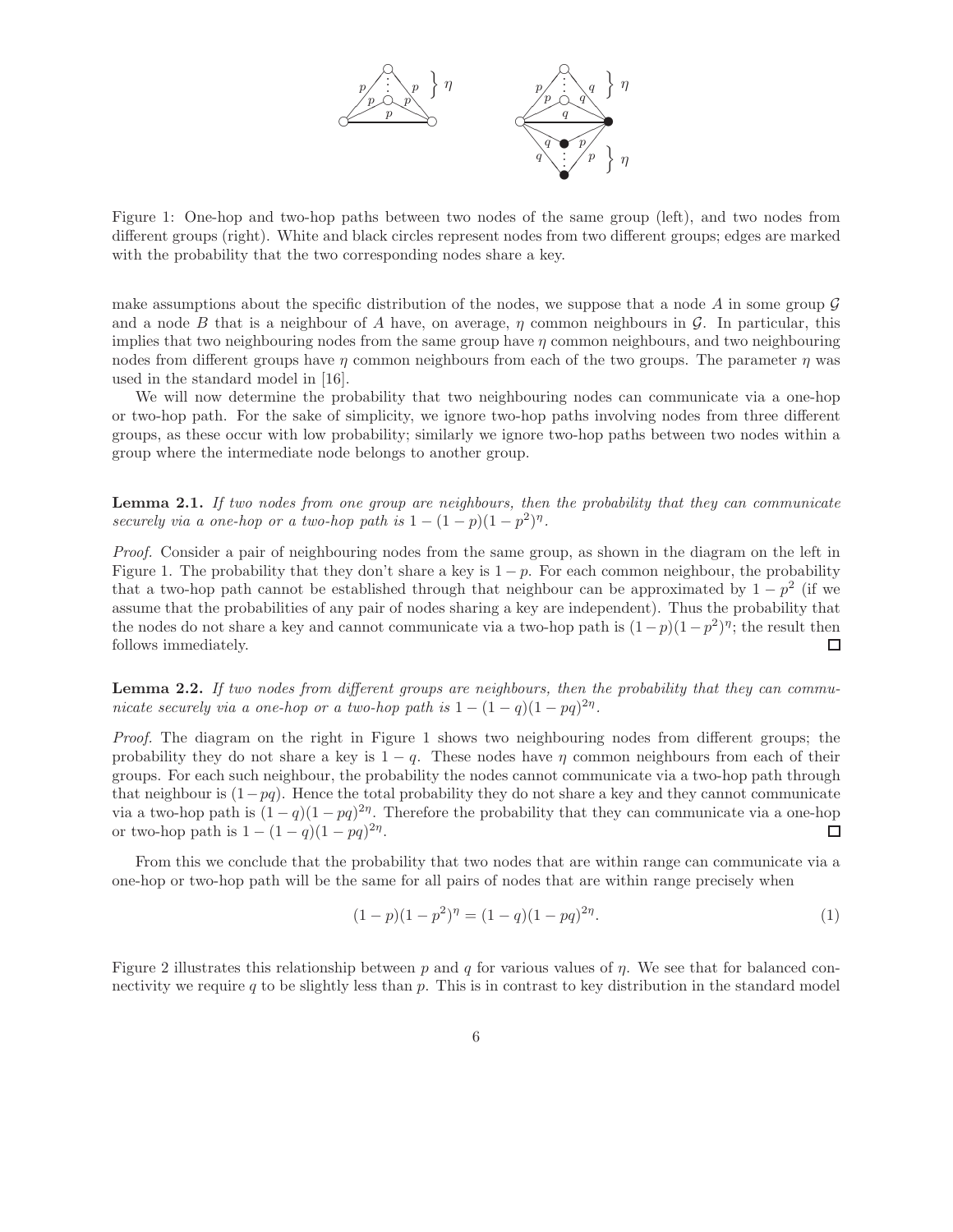

Figure 2: Values of p and q ensuring balanced local connectivity for  $\eta = 5$ ,  $\eta = 10$ ,  $\eta = 15$ 



Figure 3: Values of  $\eta$  and  $q$  ensuring balanced local connectivity for  $p = 0.2, 0.4, 0.6, 0.8$ 

in which q necessarily equals p. Although nodes from different groups are less likely to be in communication range, when they do fall within range then they are likely to have more common neighbours that could be used to form a two hop path; hence, the desired probability of being able to communicate securely can be obtained using a lower key-sharing probability.

Taking logarithms of both side of Equation 1, we can express as a function of p and q the value of  $\eta$  that leads to balanced local connectivity:

$$
\eta = \frac{\ln(1-p) - \ln(1-q)}{2\ln(1-pq) - \ln(1-p^2)}.
$$
\n(2)

Figure 3 shows the relationship between values of  $\eta$  and q that ensure Equation 2 is satisfied for various values of p.

For fixed p, Equation 2 expresses  $\eta$  as a function of q. This function has a vertical asymptote at  $q = 1/p - \sqrt{1/p^2 - 1}$ , is equal to zero when  $q = p$ , and is positive for all q between these bounds. Thus, for a given value of  $p$ , we know that balanced local connectivity can be achieved by taking some value of  $q$ between  $1/p - \sqrt{1/p^2 - 1}$  and p. A value, or range of possible values, for  $\eta$ , determines the appropriate q.

**Example 1.** Consider a network in which the expected value of  $\eta$  is 7. Suppose we wish the probability for two neighbouring nodes to communicate securely using a one-hop or two-hop path to be 0.98. This can be achieved in a balanced manner by using a KPS with  $p = 0.6$  and  $q = 0.37$ .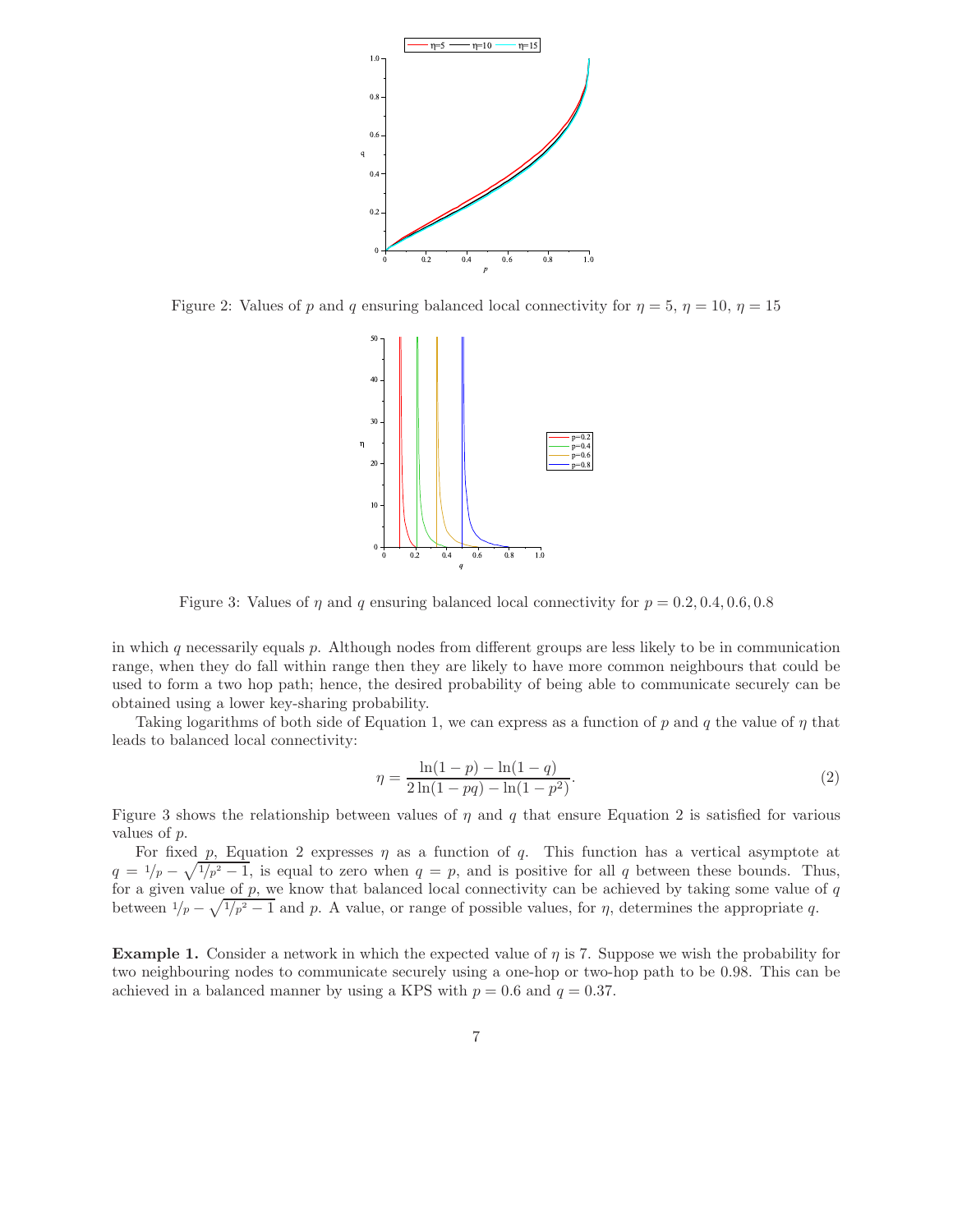## 2.2 Number of Groups Deployed

In a network with  $\lambda$  groups and a nodes in each group, the proportion of pairs of nodes that belong to the same group is  $\frac{a-1}{a\lambda-1}$ , and the proportion of pairs of nodes from different groups is  $\frac{(\lambda-1)a}{a\lambda-1}$ . The relative proportions of such pairs of nodes depend on the values of a and  $\lambda$ ; in turn this affects the number of in-group or cross-group keys that must be employed to achieve desired patterns of connectivity. In some scenarios, the number of groups to be deployed is determined by the application or by the available means of deployment, whereas in others it may be possible to choose the value of  $\lambda$ . In Section 4.1, we will see an example of how increasing the number of deployment groups can lead to an increase in network connectivity. However, increasing the number of groups is likely to increase the costs associated with deploying the nodes. In particular, the deployment of a large number of small groups is likely to be infeasible in most instances. Hence, the case where  $\lambda \leq a$  is of the greatest practical interest, and so in Section 3 we restrict our attention to networks with *n* nodes deployed in  $\lambda$  groups, where  $\lambda \leq \sqrt{n}$ .

## 3 Construction of KPSs for Networks using Group Deployment

Having examined the properties required of KPSs in a group deployment context we now consider how to construct KPSs with these properties. We begin by examining a construction due to Liu, Ning and Du [20, 21], and observe that its restricted set of parameters limits the extent to which its properties can be adapted as desired. We then discuss a more flexible approach that permits trade-offs between resilience and connectivity in networks of *n* where the number  $\lambda$  of groups is at most  $\sqrt{n}$ .

## 3.1 Limitations of Liu, Ning and Du's Group-Based KPS

A KPS for networks using group deployment was proposed by Liu, Ning and Du in [20, 21]. In their scheme they partition the set of nodes into cross groups, with each node lying in one cross group, and each cross group containing precisely one node from each group. They propose distributing keys within each group and each cross group by one of two methods:

- assigning a distinct key to each pair of nodes,
- using Blom's scheme  $[1, 2]$ .

Example 2. Consider a network of sixteen nodes, deployed in four groups of four nodes. We list an example of the keyrings of the nodes when distinct pairwise keys are used in the KPS of Liu et al.

| $\gamma$ group 1                                   | $\gamma$ group 2                                     |
|----------------------------------------------------|------------------------------------------------------|
| ${k_1, k_2, k_3, k_{25}, k_{26}, k_{27}}$          | ${k_1, k_4, k_5, k_{31}, k_{32}, k_{33}}$            |
| ${k_7, k_8, k_9, k_{25}, k_{28}, k_{29}}$          | $\{k_7, k_{10}, k_{11}, k_{31}, k_{34}, k_{35}\}$    |
| ${k_{13}, k_{14}, k_{15}, k_{26}, k_{28}, k_{30}}$ | $\{k_{13}, k_{16}, k_{17}, k_{32}, k_{34}, k_{36}\}$ |
| ${k_{19}, k_{20}, k_{21}, k_{27}, k_{29}, k_{30}}$ | $\{k_{19}, k_{22}, k_{23}, k_{33}, k_{35}, k_{36}\}$ |
|                                                    |                                                      |
|                                                    |                                                      |
| group 3                                            | group 4                                              |
| ${k_2, k_4, k_6, k_{37}, k_{38}, k_{39}}$          | $\{k_3, k_5, k_6, k_{43}, k_{44}, k_{45}\}$          |
| ${k_8, k_{10}, k_{12}, k_{37}, k_{40}, k_{41}}$    | $\{k_9, k_{11}, k_{12}, k_{43}, k_{46}, k_{47}\}$    |
| ${k_{14}, k_{16}, k_{18}, k_{38}, k_{40}, k_{42}}$ | ${k_{15}, k_{17}, k_{18}, k_{44}, k_{46}, k_{48}}$   |

There are 48 keys in total, each key is stored by two nodes, and each node stores six keys. Keys  $k_1, k_2$ through to  $k_{24}$  are used for cross-group communication, keys  $k_{25}, k_{26}, \ldots, k_{48}$  are in-group keys. Any pair of keyrings in the same row, or in the same column, intersect in precisely one key.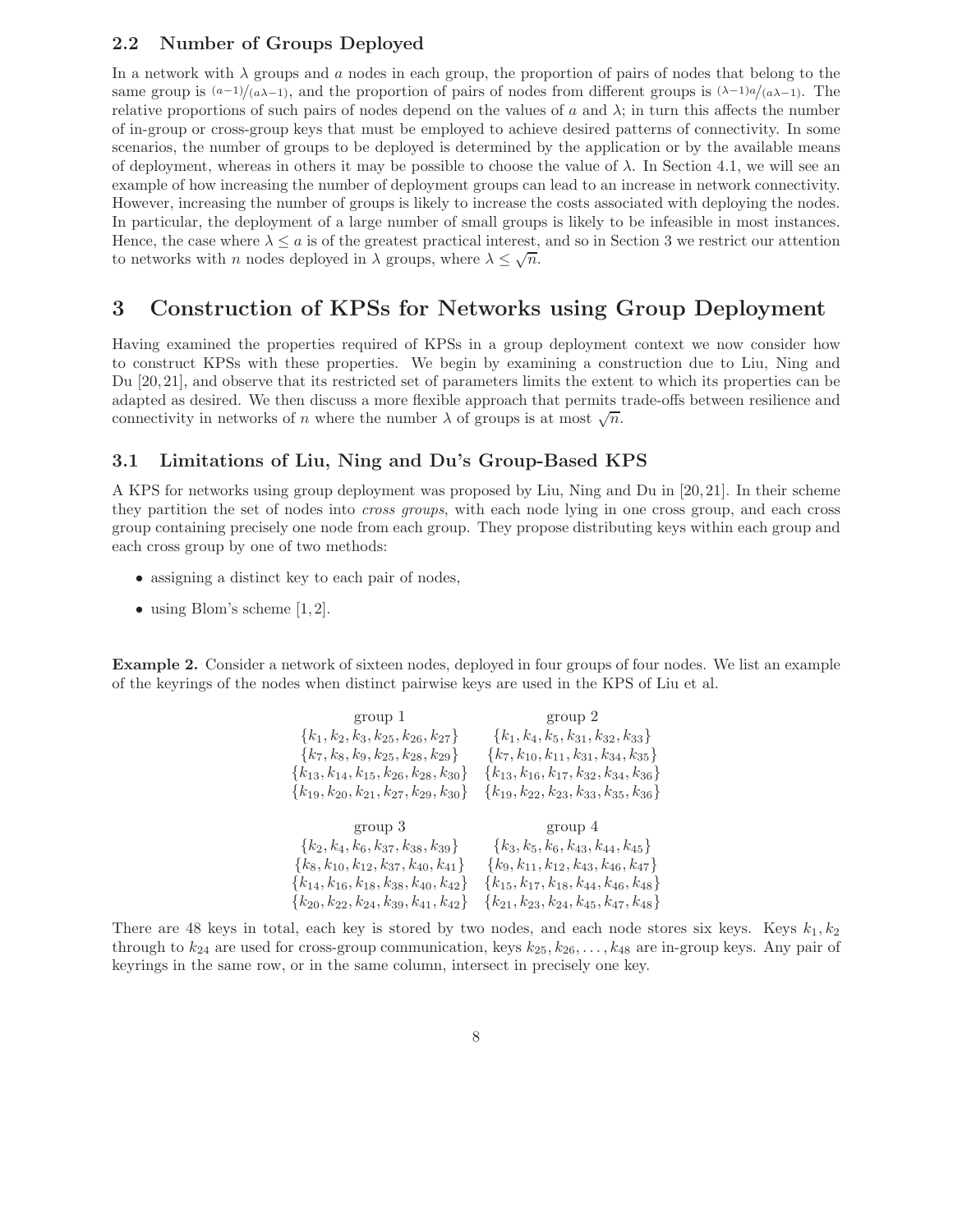

Figure 4: The probability that neighbouring nodes from within a group or from different groups can communicate securely using the group-based scheme of Liu, Ning and Du in a network of 16384 nodes deployed in  $\lambda$  groups, with  $\eta = 7$ .

The distinct-pairwise scheme is optimal from the point of view of resilience, but has large storage requirements. If Blom's scheme is used with polynomials of degree  $t$ , then nodes must store the equivalent of  $t + 1$  keys, but all keys within a particular group or cross group are secure unless  $t + 1$  or more nodes from that group/cross group are captured. This permits a trade-off between the storage requirements and the resilience of the scheme.

The connectivity of the scheme, however, is entirely determined by the number and size of the groups. When  $n^2$  nodes are deployed in  $\lambda$  groups, the total number of pairs of nodes that share keys is  $\lambda {n^2/\lambda \choose 2} + \frac{n^2}{\lambda}$  $\frac{\imath^2}{\lambda} \binom{\lambda}{2},$ and nodes within a group share a key with probability 1, while nodes from different groups share a key with probability  $\lambda/n^2$ . In the case where the number of groups is small, this probability is very low. For example, Figure 4 shows the respective probabilities that in-group neighbors and cross-group neighbours can communicate securely using a one-hop or a two-hop path in a network of 16384 nodes deployed in a varying number of groups. The values are calculated based on Lemmas 2.1 and 2.2. We see that the local connectivity is extremely far from balanced; even when the nodes are deployed in 128 groups the probability of secure communication between cross-group neighbours is only about <sup>1</sup>/9. This low probability of cross-group key sharing carries with it an inherent risk that entire groups may become disconnected from the network, and may cause bottlenecks in communication between groups, with a small number of nodes forced to bear the brunt of the communication load between groups. This is especially a problem if the number of groups is small.

Additionally, the fact that this scheme imposes 100% connectivity within each group causes problems when the number of groups is small, as it affects the performance of both of the proposed KPSs. The storage requirements of the distinct pairwise keys scheme become prohibitive when the size of each group is large. On the other hand, the resilience of the polynomial-based scheme is reduced if the number of groups is small: when an adversary captures a given number  $s \geq t + 1$  of nodes, the probability that there is some group to which at least  $t + 1$  of them belong increases as the number of groups decreases.

This inability to adjust the connectivity means that this scheme is ill-suited to the majority of networks that are deployed in a small number of groups. However, such networks are of arguably the greatest practical interest, as they provide an increased degree of knowledge/control of the nodes' eventual locations, with only a slight increase in the difficulty associated with deploying the nodes. In Section 3.2 we will consider the design of a KPS in which the connectivity can be more readily varied to suit application requirements.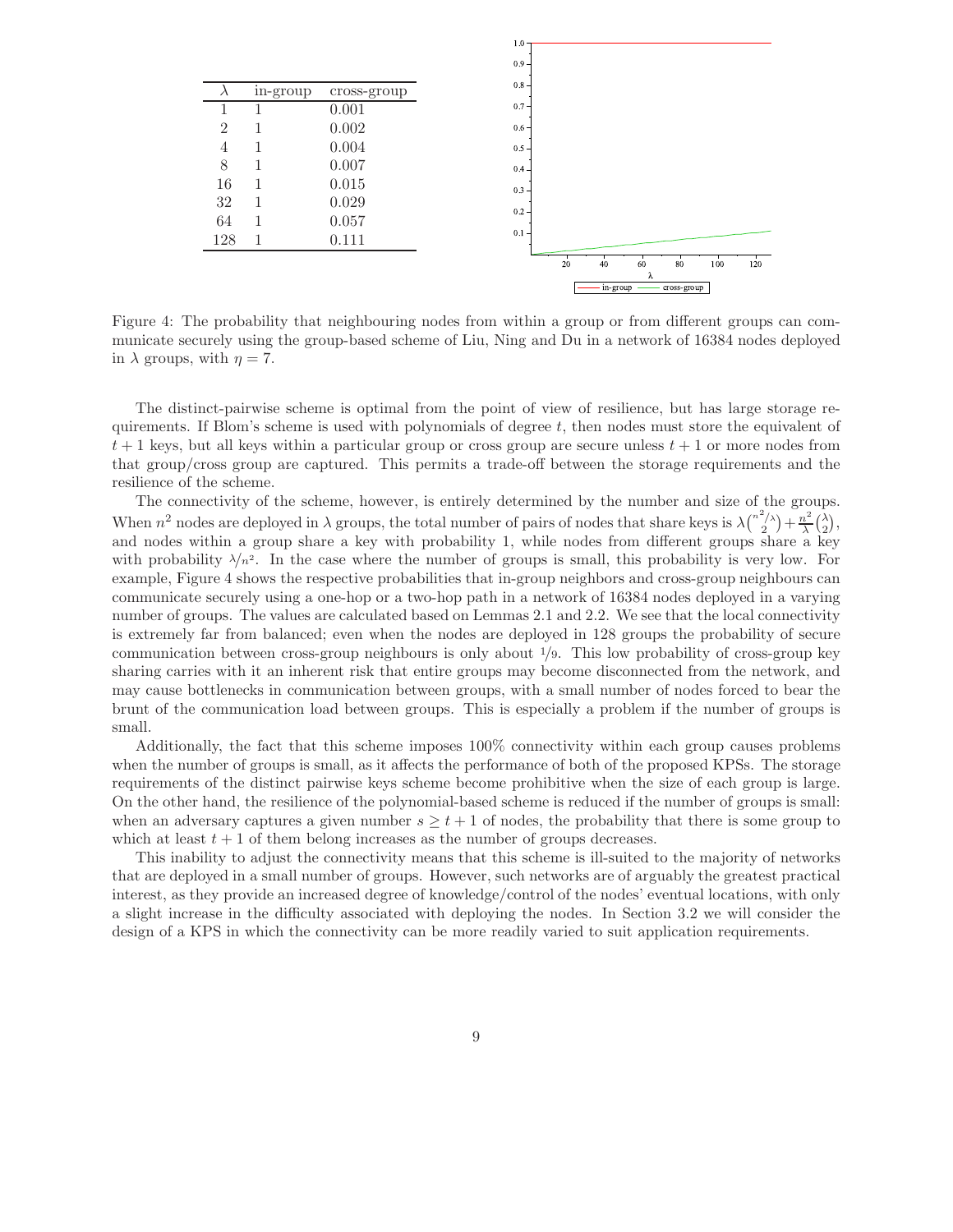## 3.2 Flexible Key Predistribution Using Transversal Designs

In Liu, Ning and Du's group-based scheme, the groups and cross-groups form a grid structure, with each node able to establish a key with precisely one node in each other group. Thus when there are a nodes in a group, two nodes from distinct groups have probability  $1/a$  of sharing a key. We wish to generalise this grid structure in order to permit schemes where nodes from distinct groups have probability  $k/a$  of sharing a key, where  $k$  is a parameter that can be varied as desired. We can do this by using a resolvable transversal design.

**Definition 3.1.** [6] A transversal design TD(k, n) consists of a set V of cardinality kn whose elements are known as points, a partition  $\mathcal G$  of the points of  $\mathcal V$  into k sets of size n known as groups, and a set  $\mathcal B$  of k-subsets of  $V$  known as blocks, with the property that every pair of distinct points is contained in precisely one element of  $\mathcal{G} \cup \mathcal{B}$ . A TD $(k, n)$  is resolvable if the blocks can be partitioned into sets  $\mathcal{B}_1, \mathcal{B}_2, \ldots, \mathcal{B}_s$  such that each point of the design is contained in exactly one block in each set. These sets are known as parallel classes.

It follows directly from the above definition that there are  $n^2$  blocks, k points in each block, and each block intersects each group in precisely one point. (Note that these groups are unrelated to the groups in which the nodes are deployed; where confusion may arise we will refer to them as *design groups* and *node* groups respectively.) There are n parallel classes, each containing n blocks; two parallel blocks do not have any points in common. For all prime powers n, such designs are known to exist for all integers  $k \leq n$ .

Example 3. As an example, we list the design groups, and the blocks of two of the five parallel classes of a resolvable transversal design  $TD(3, 5)$ . Such a design has fifteen points; we will label the points by the elements of the set  $\{A, B, C, D, E, F, G, H, I, J, K, L, M, N, O\}.$ 

> design group  $1 \{A, B, C, D, E\}$ design group 2  $\{F, G, H, I, J\}$ design group 3  $\{K, L, M, N, O\}$

| class 1 $\{A, F, L\}$ | class 2 $\{A, I, K\}$ |
|-----------------------|-----------------------|
| $\{B,I,N\}$           | ${B, J, M}$           |
| $\{C,G,M\}$           | $\{C, H, L\}$         |
| $\{D, H, O\}$         | $\{D, F, N\}$         |
| ${E, J, K}$           | $\{E,G,O\}$           |

It can be seen that each point occurs in exactly one group, and that each block has one point from each group (the points within the blocks have been ordered so that the first is from group 1, the second from group 2 and the third from group 3). Furthermore, each point appears once in each of the two parallel classes, and if we consider any block from one of the parallel classes, the points it contains each lie in different blocks in the other class (i.e., any two blocks from the same class are disjoint, and blocks from different classes have at most one point in common).

The use of transversal designs for key predistribution was proposed by Lee and Stinson [16]. In their scheme, the points of a transversal design are associated with keys and the blocks with nodes, with each node storing the keys corresponding to points contained in the associated block. This scheme does not require the design to be resolvable, although the transversal designs  $TD(k, n)$  whose construction is described in [16] are resolvable. In our scheme we will similarly associate blocks with nodes and points with keys; however, we will also exploit the resolvability of the design, making use of the parallel classes of blocks to assign nodes to node groups. We will now consider this assignment in detail, as well as the distribution of cross-group keys and in-group keys, before describing our scheme in full.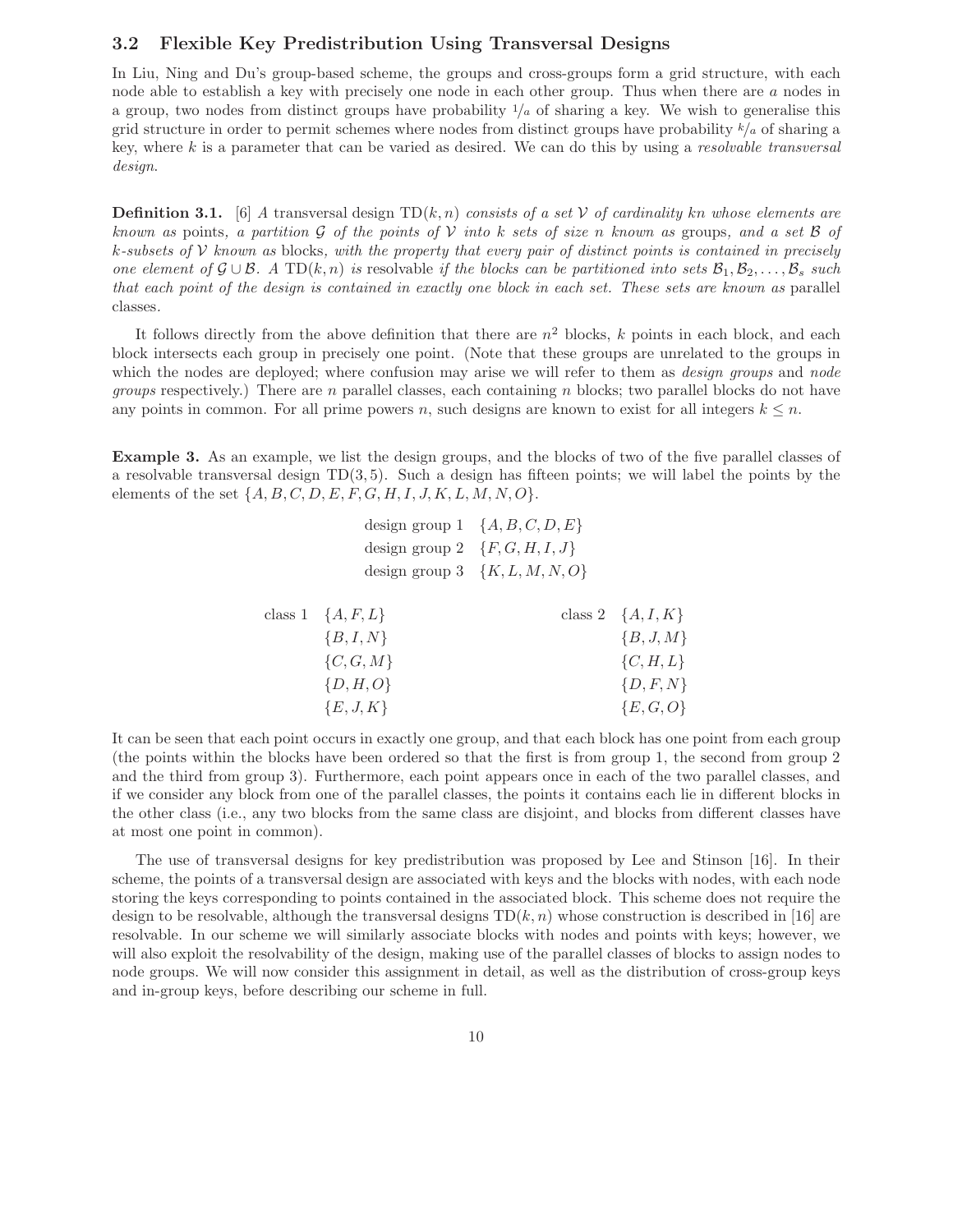### 3.2.1 Group Structure

Consider a network of n groups of nodes, with n nodes in each node group, for some prime power n. If Liu, Ning and Du's group-based KPS is applied to this network, then the nodes are also partitioned into  $n$ cross groups with  $n$  nodes each, and each cross group has one node in common with each node group. A resolvable  $TD(1, n)$ , on the other hand, has n parallel classes, each containing n blocks; each block contains one point, and there are n points in total. Each point lies in precisely one block of each parallel class. This implies that we can associate the blocks of the design with the nodes of the network, so that the parallel classes of blocks correspond to node groups. By considering the set of blocks containing a given point to be a cross-group, we have recovered the grid structure used by Liu et al.

By replacing the TD(1, n) by a TD(k, n) for some  $1 \leq k \leq n$ , we introduce an extra parameter that allows us to increase the cross-group connectivity, at the cost of additional storage; each node is then contained in k cross groups, rather than just one. The structure of the resolvable transversal design implies that each node is contained in precisely k cross groups, each cross group contains at most one node from each group, and two cross groups have at most one node in common.

So far we have only considered the case where the number of groups  $\lambda$  is equal to the square root of the number of nodes in the network  $n^2$ . However, we can also accommodate more general networks where  $\lambda$  is any divisor of n, by partitioning the n parallel classes of the TD(k, n) into  $\lambda$  disjoint sets  $S_1, S_2, \ldots, S_\lambda$  of  $n/\lambda$  parallel classes and letting the blocks in the parallel classes of each set  $S_i$  be associated with the nodes of a node group<sup>2</sup>. When node groups are formed by merging parallel classes in this fashion, each cross group contains more than one node (in fact, precisely  $\eta/\lambda$  nodes) from each node group. This is necessary to enable connectivity to be maintained without adversely affecting the storage when the number of groups is small. This is because the size of the groups is inversely proportional to the number of groups and, if we were to require each cross group to intersect each node group in precisely one point, then the number of cross groups required to ensure each node can establish keys with a given proportion  $q$  of nodes in other groups would grow with the size of the group.

#### 3.2.2 Cross-Group Keys

In the basic version of Lee and Stinson's transversal-design based KPS, a key is associated with each point, and nodes store keys corresponding to the points contained in their associated block. In Scheme 1, the points of the design will be associated with degree  $t$  instances of Blom's scheme. Thus all pairs of nodes in a given cross group are able to establish keys, and the storage required is equivalent to  $k(t + 1)$  keys per node.

### 3.2.3 In-Group Keys

In Section 3.1 we observed that the connectivity imposed by the techniques suggested by Liu et al. for distributing keys within the groups causes problems when the sizes of the groups are large. In Scheme 1 we mitigate these difficulties by employing a separate polynomial-based scheme in each parallel class, so that neither storage nor resilience is adversely affected if parallel classes are merged to form large groups. Connectivity within a group is maintained by the fact that in the case where parallel classes are merged, the cross-group keys also provide connectivity between the parallel classes that belong to a given group. A further analysis of connectivity issues will be given in Sections 4.1 and 4.2.

Having motivated the various design elements of Scheme 1, we now describe it in full.

**Scheme 1.** Given a prime power n and non-negative integers  $1 \leq k \leq n$ ,  $\lambda |n$  and  $0 \leq t < \frac{n^2}{\lambda} - 1$ , we use a TD(k, n) to construct a KPS for a network of  $n^2$  nodes deployed in  $\lambda$  groups  $G_1, G_2, \ldots, G_\lambda$  of size  $n^2/\lambda$ as follows:

1. Partition the parallel classes  $P_1, P_2, \ldots, P_n$  of the TD(k, n) into  $\lambda$  sets of  $\eta/\lambda$  parallel classes, denoted  $S_1, S_2, \ldots, S_{\lambda}$ . Each  $S_i$  contains  $n^2/\lambda$  blocks.

<sup>&</sup>lt;sup>2</sup>In fact, we can allow any number  $\lambda \leq n$  of node groups by simply discarding the blocks in n (mod  $\lambda$ ) of the parallel classes.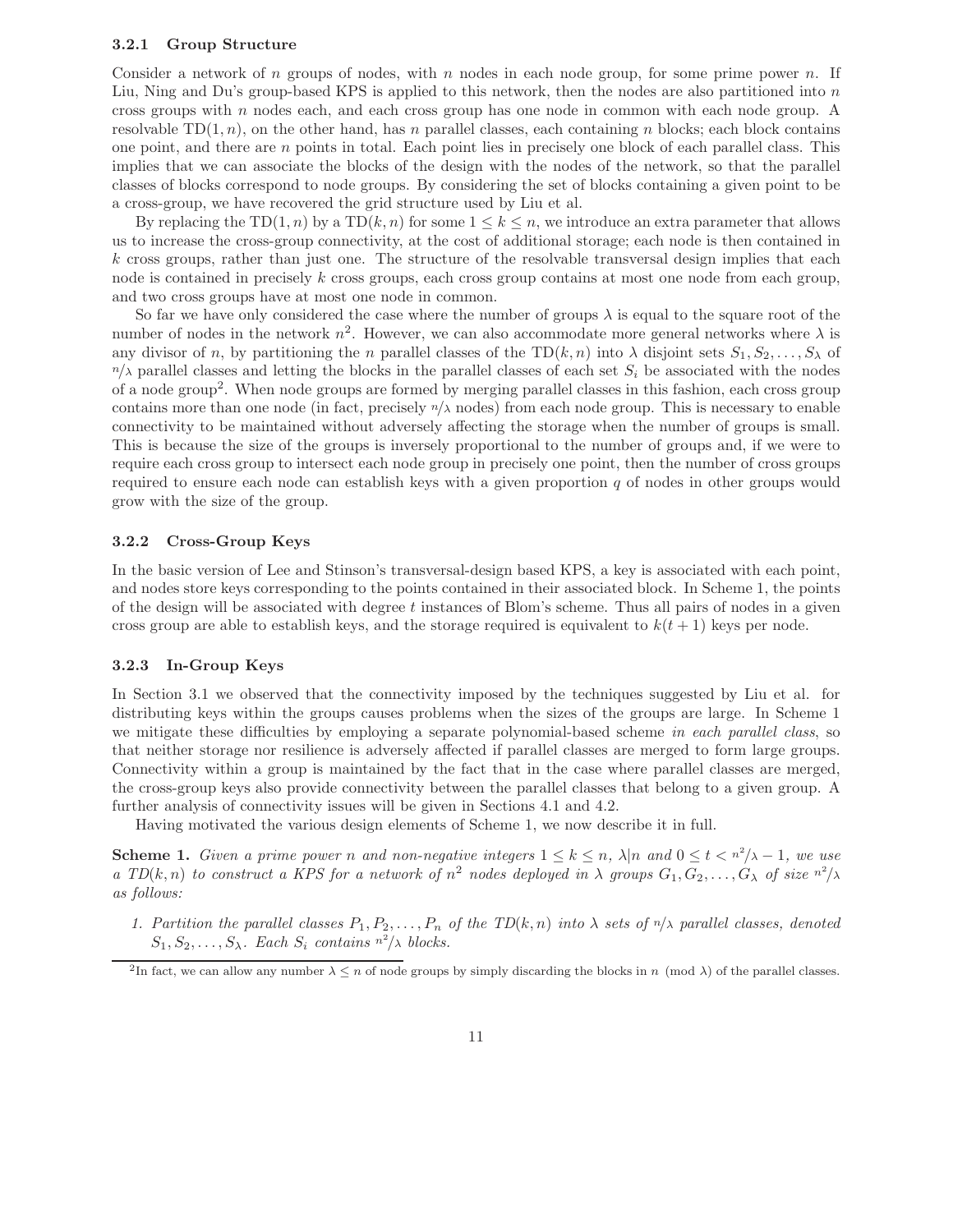- 2. Associate each node with a block of the design, such that the nodes of group  $G_i$  correspond to the blocks in the parallel classes contained in set  $S_i$ .
- 3. Associate a degree t Blom's scheme with each point of the design, and assign shares in a given scheme to each node whose corresponding block contains the relevant point. (Note that resilience is maximised by taking  $t = \frac{n^2}{\lambda} - 2$ , which is equivalent in terms of storage and resilience to assigning a distinct key to each pair of nodes involved in the scheme. As such it is never necessary to consider  $t \geq n^2/\lambda - 1$ .)
- 4. Associate a degree t Blom's scheme with each parallel class  $P_i$ , for  $1 \leq i \leq n$ , and assign shares in a given scheme to each node whose corresponding block is contained within that parallel class.

This scheme is essentially an instance of the multiple space scheme described by Lee and Stinson [16], but with the resolvability of the transversal design used to align the pattern of key sharing with the group structure of the network. It inherits the beneficial properties of this scheme; in particular, shared key discovery can be carried out without incurring communication overheads (see [16] for details).

**Example 4.** Suppose we use the TD(3, 5) of Example 3 and take  $t = 1$  in Scheme 1 to construct a KPS for 25 nodes deployed in 5 groups of 5 nodes, with each node storing the equivalent of 8 keys.

In this case,  $n/\lambda = 1$ , so each of the sets  $S_i$  for  $i = 1, 2, ..., 5$  consists of a single parallel class of the design. Suppose the nodes in the first group have IDs  $l, m, r, s, t$  and the nodes in the second group have IDs  $u, v, w, x, y$ . If we denote the share that node l holds in the Blom's scheme associated with the point A by  $f_l^A$ , and the share that the node l holds in the Blom's scheme associated with the  $i^{th}$  parallel class by  $f_l^i$ and so on, then the first two node groups consist of nodes possessing the following sets of shares:

|  | group 1 $l: \{f_l^A, f_l^F, f_l^L, f_l^1\}$ group 2 $u: \{f_u^A, f_u^I, f_u^K, f_u^2\}$ |  |                                     |
|--|-----------------------------------------------------------------------------------------|--|-------------------------------------|
|  | $m: \{f_m^B, f_m^I, f^N, f_m^1\}$                                                       |  | $v: \{f_v^B, f_v^J, f_v^M, f_v^2\}$ |
|  | $r: \{f_r^C, f_r^G, f_r^M, f_r^1\}$                                                     |  | $w: \{f_w^C, f_w^H, f_w^L, f_w^2\}$ |
|  | $s: \{f_s^D, f_s^H, f_s^O, f_s^1\}$                                                     |  | $x: \{f_x^D, f_x^F, f_x^N, f_x^2\}$ |
|  | $t: \{f_t^E, f_t^J, f_t^K, f_t^1\}$                                                     |  | $y: \{f_y^E, f_y^G, f_y^O, f_y^2\}$ |

Theorem 3.2. The KPSs constructed in Scheme 1 have the following properties:

- 1. Each node stores the equivalent of  $(k + 1)(t + 1)$  keys.
- 2. For each instance of Blom's scheme, there are n nodes possessing shares in that scheme.
- 3.  $q = \frac{k}{n}$
- 4.  $p = \frac{n-1}{\frac{n^2}{\lambda} 1} + \frac{\left(\frac{n^2}{\lambda} n\right)}{\frac{n^2}{\lambda} 1} \frac{k}{n}$ 5.

$$
fail(s) = \begin{cases} 0 & s \le t, \\ 1 - \sum_{i=0}^{t} \frac{\binom{n-2}{i} \binom{n^2 - n}{s-i}}{\binom{n^2 - 2}{s}} & s > t. \end{cases}
$$
(3)

*Proof.* (1) Each block of a transversal design  $TD(k, n)$  contains k points, and is contained within one parallel class. Each node thus stores shares in  $k+1$  Blom's schemes, which requires equivalent storage to  $(k+1)(t+1)$ keys.

(2) Each point of a  $TD(k, n)$  is contained in precisely n blocks, and each parallel class contains precisely n blocks, hence shares in each Blom's scheme are allocated to n nodes.

(3) Two nodes from different node groups possess shares in a common Blom's scheme if their corresponding blocks intersect. As any given block contains k points of the design, each of which lie in  $n-1$  further blocks, this happens with probability  $k(n-1)/(n^2-n) = k/n = q$ .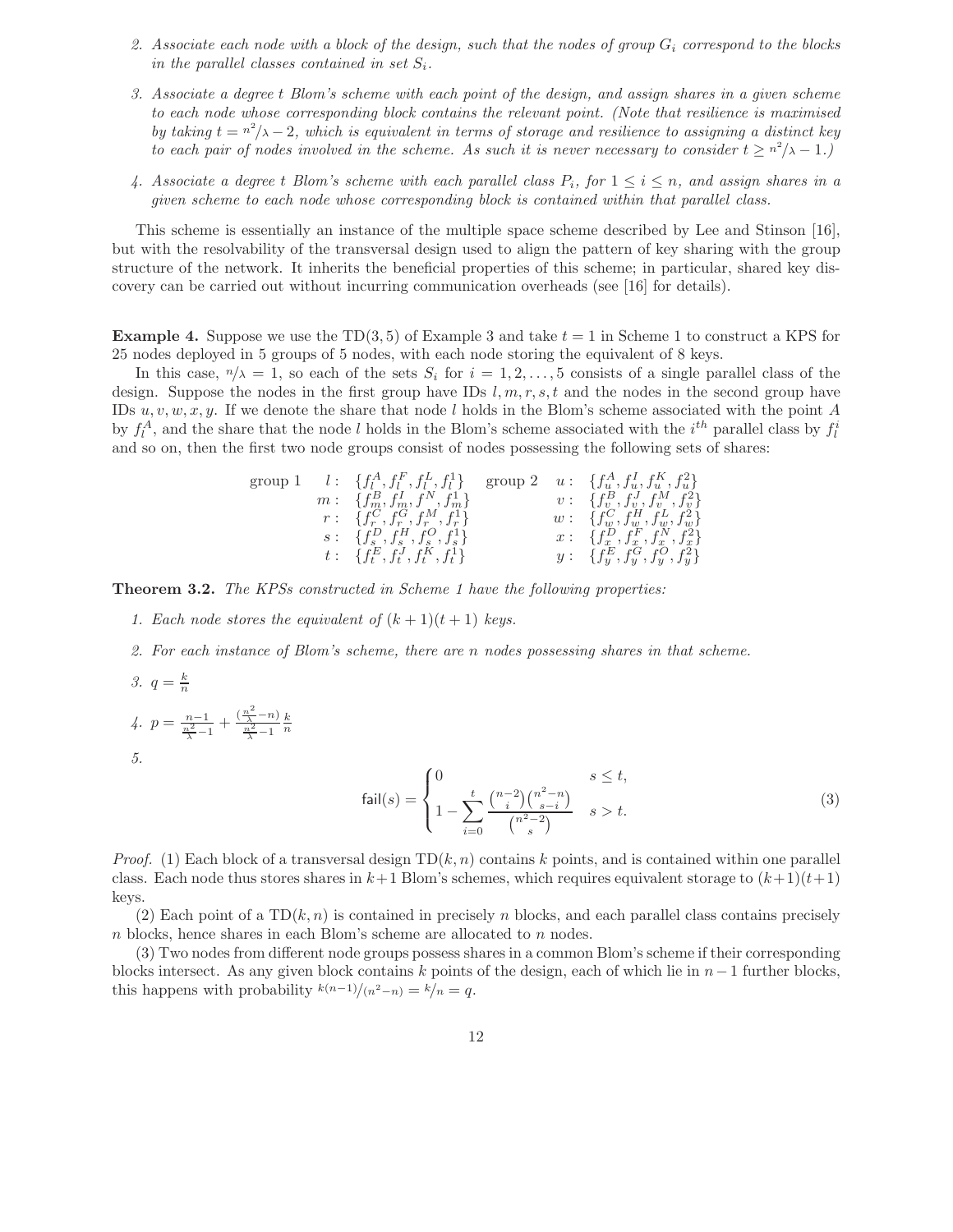(4) Two nodes from the same group correspond to blocks from the same parallel class with probability  $(n-1)/(n^2/\lambda-1)$ , in which case they both possess shares in a common Blom's scheme. Otherwise, with probability  $\frac{n^2(\lambda - n)}{n^2(\lambda - 1)}$  their blocks are in different parallel classes, in which case they possess shares in a common scheme with probability  $k/n$ . Hence the overall probability that two nodes selected at random from the same group share a key is

$$
p = \frac{n-1}{\frac{n^2}{\lambda} - 1} + \frac{\left(\frac{n^2}{\lambda} - n\right)k}{\frac{n^2}{\lambda} - 1} \frac{k}{n}.
$$
\n(4)

We note that, for  $\lambda > 1$ , we have  $q < p$ .

(5) Each link, whether between nodes within a group, or from different groups, arises from two nodes possessing shares in a common Blom's scheme, in which  $n-2$  further nodes possess shares. Such a link fails if at least  $t + 1$  nodes with shares in that scheme are captured; as nodes are captured without replacement, this occurs with the probability given in Equation 3.  $\Box$ 

Thus we see that the storage and resilience of Scheme 1 depend on the values of the parameters  $\lambda$ , k, and t, and the connectivity depends on k and  $\lambda$ . In Section 4 we will see how the properties of the KPS vary as these parameters are altered.

## 4 Analysis of the Performance of Group-Based KPSs

In Section 3.2 we described the construction of a KPS for use in a group-deployed environment (Scheme 1), and discussed some of its basic properties (Theorem 3.2). We now proceed to give a more detailed analysis of the behaviour of this scheme when it is used for key distribution in a group-deployed network. In Section 4.1 we demonstrate the beneficial effect of group deployment on the network connectivity, by considering the use of Scheme 1 when the number of groups varies, but the other parameters are fixed. In Section 4.2 we show that Scheme 1 outperforms other schemes in the literature for various combinations of resilience, storage, and connectivity.

## 4.1 Improving Connectivity through the Use of Group Deployment

We consider a network of 16384 nodes whose keys are distributed according to Scheme 1, based on a TD(39, 128) and taking  $t = 0$ , and assuming that  $\eta = 7$ . In this KPS, the number of keys stored by each node  $(k + 1)$ , and the number of nodes that share each key (and hence the value of fail(s)) do not depend on the value of  $\lambda$  that is chosen, hence we can investigate how the connectivity varies when the storage and resilience are fixed. Combining the values of  $p$  and  $q$  given by Theorem 3.2 with the formulas in Lemmas 2.1 and 2.2 enables us to express the local connectivity in terms of the number of groups in which the nodes are deployed. Figure 5 shows the resulting probabilities when a TD(39, 128) is used to distribute keys to a network of 16384 nodes with  $\eta = 7$ .

We see that the local connectivity probabilities increase with the number of groups, and that there is a certain number of groups for which the local connectivity is most closely balanced (for the parameters used in Figure 5 this number is 32). If the number of groups is increased beyond this point, however, both in-group and cross-group probabilities continue to increase, and the difference between them is not too large. Hence, from a connectivity point of view, it is better to choose a larger number of groups, although this must be traded off against the potential practical difficulties involved in deploying a larger number of groups.

## 4.2 Varying Connectivity and Resilience

Having seen how a varying number of groups affects the Scheme 1's connectivity, we now wish to examine further the relationship between the resilience and connectivity of this KPS, and of other schemes in the literature. We assume a network of 16384 nodes deployed in 16 groups of 1024 nodes each. In order to ensure a fair comparison between schemes, we consider several fixed values of the number of keys stored by each node  $(m)$ , and the expected proportion of pairs of nodes that can establish a shared key, which we denote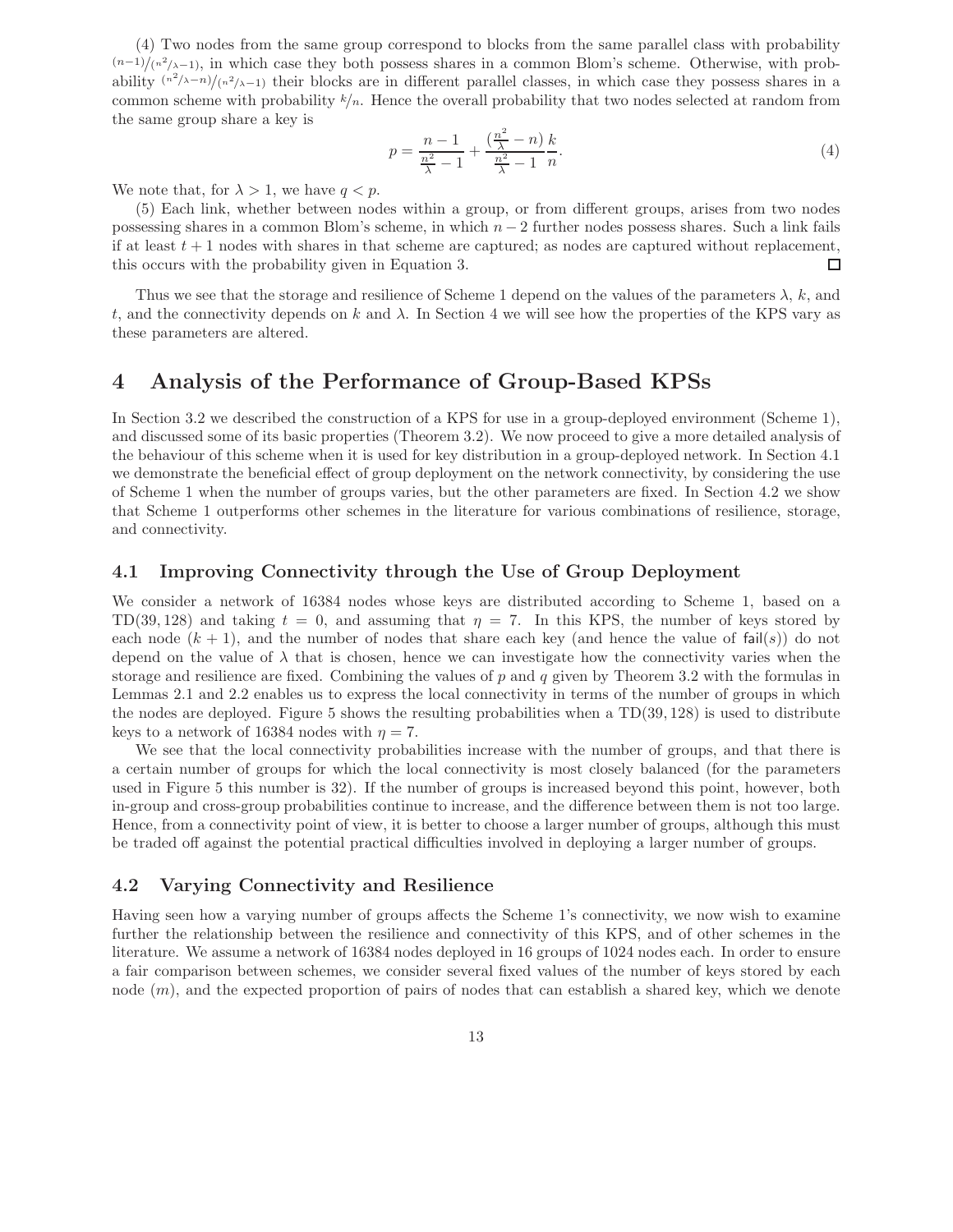

Figure 5: The probability that neighbouring nodes from within a group or from different groups can communicate securely using a KPS based on a TD(39, 128) in a network of 16384 nodes deployed in  $\lambda$  groups, with  $\eta = 7$ .

by Pr<sub>1</sub>. We observe that Pr<sub>1</sub> is equal to the expected number of edges in the block graph, divided by the number of distinct pairs of nodes in the network. For each combination of these parameters, we explore the connectivity of the KPS of Liu et al. (LND), Scheme 1, and Eschenauer and Gligor's KPS (EG) by computing the in-group and cross-group key sharing probabilities  $p$  and  $q$ , and use the formulas from Lemmas 2.1 and 2.2 to estimate the probability that neighbouring nodes from the same group (resp., different groups) can communicate securely by either a one-hop or a two-hop path, which we denote by  $2\text{hop}_i$  and  $2\text{hop}_c$ . For Scheme 1 based on a TD $(k, n)$ , we can compute Pr<sub>1</sub> for a network of  $n^2$  nodes deployed in  $\lambda$  groups by

$$
Pr_1 = \frac{(k+1)n\binom{n}{2}}{\binom{n^2}{2}}.\tag{5}
$$

For LND we have

$$
Pr_1 = \frac{\lambda {n^2 \choose 2} + \frac{n^2}{\lambda} { \lambda \choose 2}}{{n^2 \choose 2}},
$$
\n
$$
(6)
$$

and for EG with a key pool of size  $K$  we have

$$
\Pr_1 = \frac{\binom{K-m}{m}}{\binom{K}{m}}.\tag{7}
$$

To provide a measure of global connectivity, we simulate the deployment of the nodes in a  $500m \times 500m$ target region in which the nodes of each group are deployed uniformly within a circle of radius 100m, with these circles being placed uniformly within the target region. Assuming that the nodes have a communication range of 6m we then estimate the mean size of the largest connected component of the network  $(E(M))$ , based on 100 trials. The results of these computations are shown in Table 1.

We examine the resilience of each scheme for various sets of parameters by plotting the value of  $\text{fail}(s)$  as s varies from 0 to 1000. The expression for fail(s) for Scheme 1 is given in Equation (3). When LND using polynomials of degree t is applied to a network of  $n^2$  nodes deployed in  $\lambda$  groups, there are  $\lambda\binom{n^2}{2}$  in-group links that fail with probability

$$
p_1 = 1 - \sum_{i=0}^{t} \frac{\binom{n^2/\lambda - 2}{i} \binom{n^2 - n^2/\lambda}{s - i}}{\binom{n^2 - 2}{s}}
$$
(8)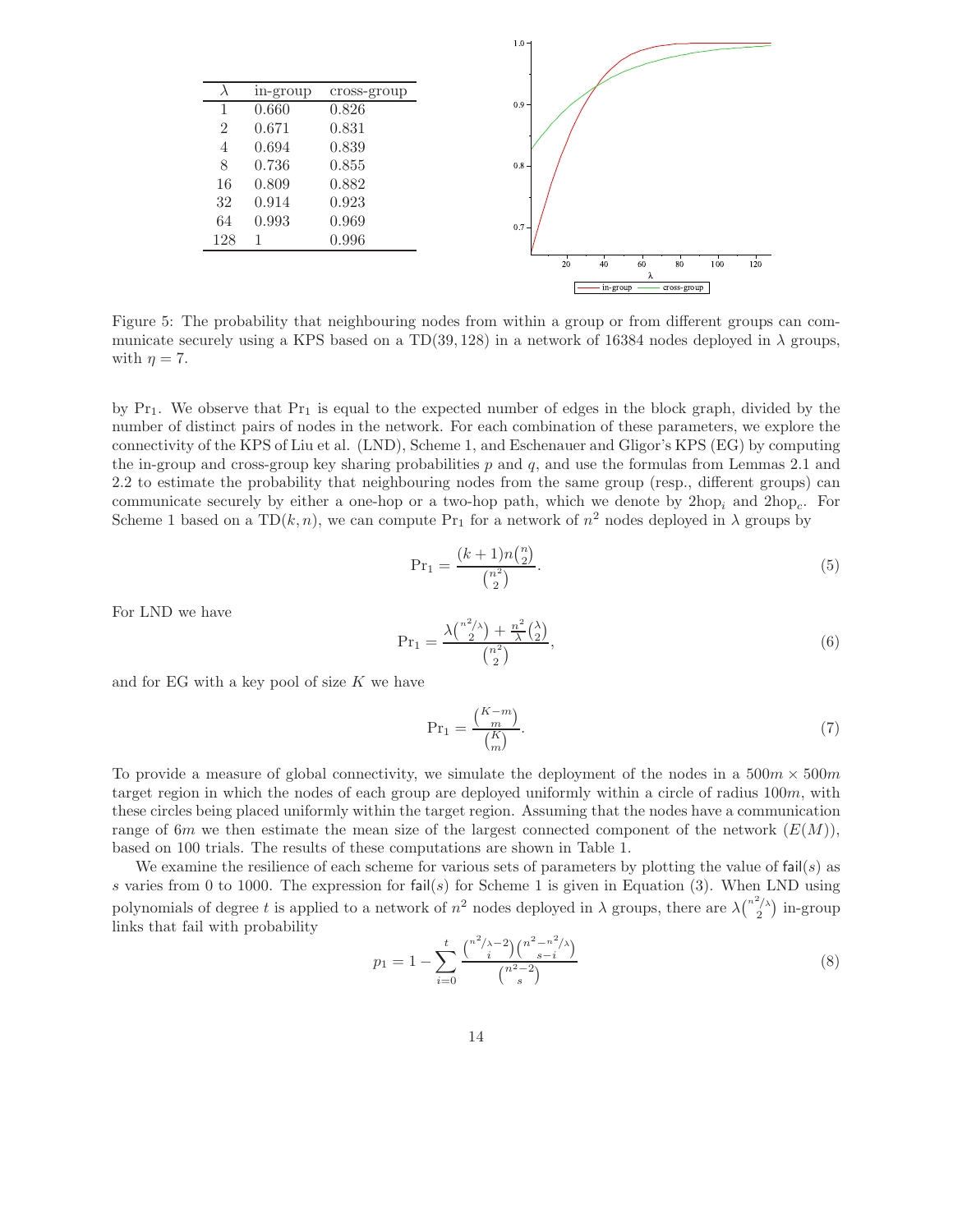| Scheme     | parameters           | m  | $Pr_1$ | p      | q        | $2hop_i$ | $2hop_c$ | $\mathbf{E}(M)$ |
|------------|----------------------|----|--------|--------|----------|----------|----------|-----------------|
| <b>LND</b> | $t=17$               | 32 | 0.0634 | 1.00   | 0.000977 | 1.00     | 0.0145   | 1510            |
| Scheme 1   | $k = 7, t = 3$       | 32 | 0.0620 | 0.172  | 0.0547   | 0.329    | 0.172    | 2140            |
| EG         | $K = 15760$          | 32 | 0.0630 | 0.0630 | 0.0630   | 0.0888   | 0.114    | 1800            |
| Scheme 1   | $k = 15, t = 1$      | 32 | 0.124  | 0.227  | 0.117    | 0.466    | 0.395    | 8640            |
| EG         | $K = 7750$           | 32 | 0.124  | 0.124  | 0.124    | 0.215    | 0.296    | 7600            |
| Scheme 1   | $k = 31 \cdot t = 0$ | 32 | 0.248  | 0.336  | 0.242    | 0.713    | 0.769    | 13200           |
| EG         | $K = 3620$           | 32 | 0.248  | 0.248  | 0.248    | 0.518    | 0.691    | 12600           |
| Scheme 1   | $k = 63, t = 0$      | 64 | 0.496  | 0.555  | 0.492    | 0.966    | 0.994    | 15000           |
| EG         | $K = 6050$           | 64 | 0.496  | 0.496  | 0.496    | 0.930    | 0.990    | 14800           |

Table 1: Measures of the connectivity of KPSs for a network of 16384 nodes deployed in 16 groups. All values are given to three significant figures (other than parameter sizes, which are exact).

after the capture of  $s > t$  nodes, and  $\frac{n^2}{\lambda}$  $\frac{\lambda^2}{\lambda}$  ( $\frac{\lambda}{2}$ ) cross-group links that fail with probability

$$
p_2 = 1 - \sum_{i=0}^{t} \frac{\binom{\lambda - 2}{i} \binom{n^2 - \lambda}{s - i}}{\binom{n^2 - 2}{s}}
$$
(9)

after the capture of  $s > t$  nodes. Hence fail(s) for this scheme is given by

$$
\text{fail}(s) = \begin{cases} 0 & s \le t, \\ \frac{n^2 - \lambda}{n^2 - 2\lambda + \lambda^2} p_1 + \frac{\lambda(\lambda - 1)}{n^2 - 2\lambda + \lambda^2} p_2 & s > t. \end{cases} \tag{10}
$$

In the case of EG, if  $n^2$  nodes each store m keys from a pool of size K, then each key is shared by an average of  $n^2m/K$  nodes. Thus for this scheme, we have

$$
\text{fail}(s) \approx 1 - \frac{\binom{n^2 - n^2 m}{s}}{\binom{n^2 - 2}{s}}.\tag{11}
$$

These expressions are plotted for various parameters in Figures  $6(a)$ ,  $6(b)$  and  $6(c)$ .

#### 4.2.1 Discussion of Connectivity Results

When the value of  $Pr_1$  is fixed the schemes have the same expected number of links, but their differing p and q values reflect a difference in how those links are distributed relative to the group structure of the network. Table 1 shows that for each combination of m and  $Pr_1$ , Scheme 1 achieves higher values of 2hop<sub>i</sub> and 2hop<sub>i</sub> than EG, and for  $Pr_1 \approx 0.063$  the two-hop values it obtains are significantly more balanced than those of LND. This suggests that the pattern of connectivity achieved by Scheme 1 is better suited to the properties of a network with group deployment. The simulated networks had larger connected components on average when Scheme 1 was used than when either of the other KPSs were employed, reinforcing this conclusion.

For a network of 16384 nodes in 16 groups, LND is constrained to  $Pr_1 = 0.0634$ . For this value of  $Pr_1$ , each scheme gives rise to relatively small connected components, indicating that this value of  $Pr_1$  is simply too low to permit these schemes to achieve adequate global connectivity for these network parameters. In particular, this suggests that LND is not a suitable KPS for use in this specific group-deployed environment.

When parameters are chosen for Scheme 1 or EG to allow higher values of  $Pr_1$ , the observed sizes of the largest connected components increase accordingly. In fact, restricting  $m$  to be 32, or even 64, is relatively conservative. With larger storage, (or, for example, if the nodes were to have a larger communication range) we would expected to be able to obtain higher levels of connectivity. Similarly, while the values of 2hop<sub>i</sub> and  $2\text{hop}_c$  can be observed to become more balanced as  $\text{Pr}_1$  increases for both Scheme 1 and EG, the precise extent of the balancing will vary if different values of  $\eta$  are considered.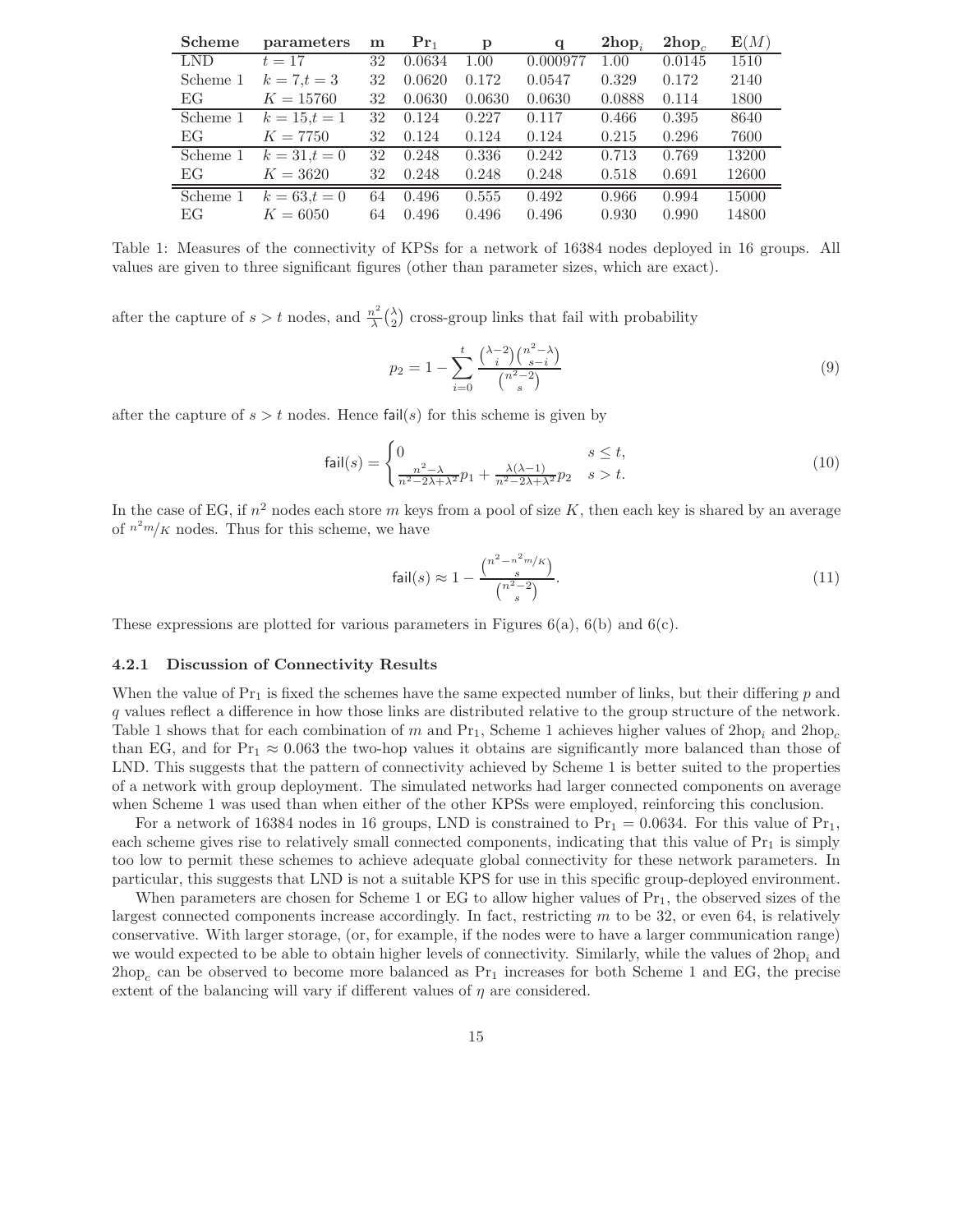

Figure 6: An illustration of fail(s) for Scheme 1, EG and LND with different values of  $Pr_1$ .

### 4.2.2 Discussion of Resilience

We see in Figure 6(a) (where  $Pr_1 \approx 0.063$  and  $m = 32$ ) that LND has the lowest value of fail(s) when s is small (due to the comparatively high degree of the polynomials it uses), but that  $\text{fail}(s)$  rapidly approaches 1 as s increases (due to the fact that large numbers of nodes have shares in each in-group polynomial.) The value of fail(s) for Scheme 1 is slightly higher until  $s \approx 200$ , after which it is substantially lower, and it does not exceed the value obtained by EG until s is greater than 500. As the connectivity increases (Figures  $6(b)$ ,  $(6(c))$ , the behaviour of fail(s) for Scheme 1 gradually approaches that of EG. This is because the fixed storage is forcing the parameter t of Scheme 1 to decrease; in the case where  $t = 0$  we would expect the properties of Scheme 1 and EG to be very similar, as reflected by Figure 6(c). For given  $Pr_1$  and m, if  $t > 0$  we would expect  $fail(s)$  to be lower for Scheme 1 when s is not too large; this is arguably the preferred behaviour. When combined with the fact that Scheme 1 can also achieve greater two-hop connectivity and better global connectivity for such parameters, this provides additional evidence of the benefits that can be obtained by exploiting group deployment of a network.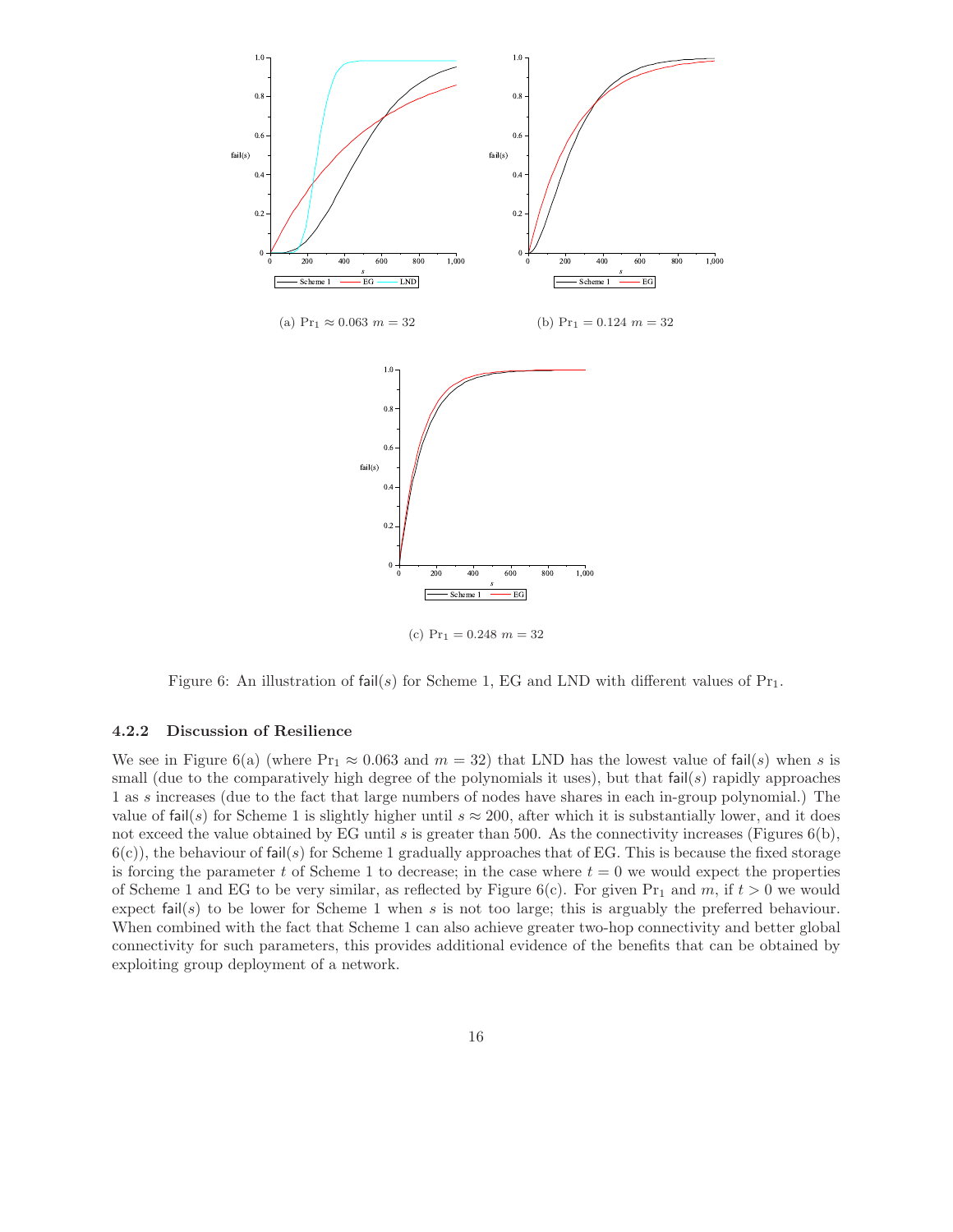## 5 Conclusion

We have seen that the use of group deployment can lead to better connectivity outcomes for a network, but that it is necessary to be able to adapt the connectivity and resilience properties of a KPS in order to fully exploit this advantage. The analysis of Section 4.2 has shown that the Scheme 1 proposed in Section 3.2 displays good resilience and connectivity in a group deployed environment, over a range of different parameters. To summarise:

- The scheme is flexible, as it is possible to vary the number of nodes, number of groups, and the storage requirements over a practical range of parameters, and to trade connectivity and resilience against the storage requirements.
- The fact that  $p > q$  not only leads to more balanced connectivity, it also increases the total number of secure links between neighbouring nodes after deployment, since pairs of nodes from within a group are more likely to be neighbours than nodes from different groups.
- Being a deterministic KPS, this scheme enjoys the corresponding benefits such as efficient shared-key discovery with no communication overheads (see [16] for details.) The use of a transversal design leads to schemes with nice regular properties: two nodes share at most one key and the number of nodes sharing a key is constant, as is the number of keys stored by each node.

Several generalisations of Scheme 1 are possible: for instance, the Blom's schemes could be replaced with other types of KPS (such as that of Eschenauer and Gligor). It is an open question whether this could provide better results in specific network environments.

## References

- [1] R. Blom, An optimal class of symmetric key generation systems, in: T. Beth, N. Cot, I. Ingemarsson (eds.), Advances in Cryptology -EUROCRYPT '84, vol. 209 of LNCS, Springer-Verlag, 1985, pp. 335– 338.
- [2] C. Blundo, A. D. Santis, A. Herzberg, S. Kutten, U. Vaccaro, M. Yung, Perfectly-secure key distribution for dynamic conferences., in: E. F. Brickell (ed.), Advances in Cryptology -CRYPTO '92, vol. 740 of LNCS, Springer-Verlag, 1992, pp. 471–486.
- [3] N. T. Canh, Y.-K. Lee, S. Lee, HGKM: A group-based key management scheme for sensor networks using deployment knowledge, in: CNSR, IEEE Computer Society, Los Alamitos, CA, USA, 2008, pp. 544–551.
- [4] S. A. Camtepe, B. Yener, Key distribution mechanisms for wireless sensor networks: a survey, Tech. Rep. TR-05-07, Rensselaer Polytechnic Institute (March 2005).
- [5] J. Y. Chun, Y. H. Kim, J. Lim, D. H. Lee, Location-aware random pair-wise keys scheme for wireless sensor networks, Security, Privacy and Trust in Pervasive and Ubiquitous Computing, 2007. SECPerU 2007. Third International Workshop on (2007) 31–36.
- [6] C. Colbourn, J. Dinitz (eds.), The CRC Handbook of Combinatorial Designs, CRC Press, Boca Raton, 1996.
- [7] H. Dai, H. Xu, An efficient key predistribution scheme in wireless sensor networks, in: IEEE ISWCS 2007, 4th International Symposium on Wireless Communication Systems, 2007, pp. 31–34.
- [8] A. K. Das, I. Sengupta, An effective group-based key establishment scheme for large-scale wireless sensor networks using bivariate polynomials, Communication Systems Software and Middleware and Workshops, 2008. COMSWARE 2008. 3rd International Conference on (2008) 9–16.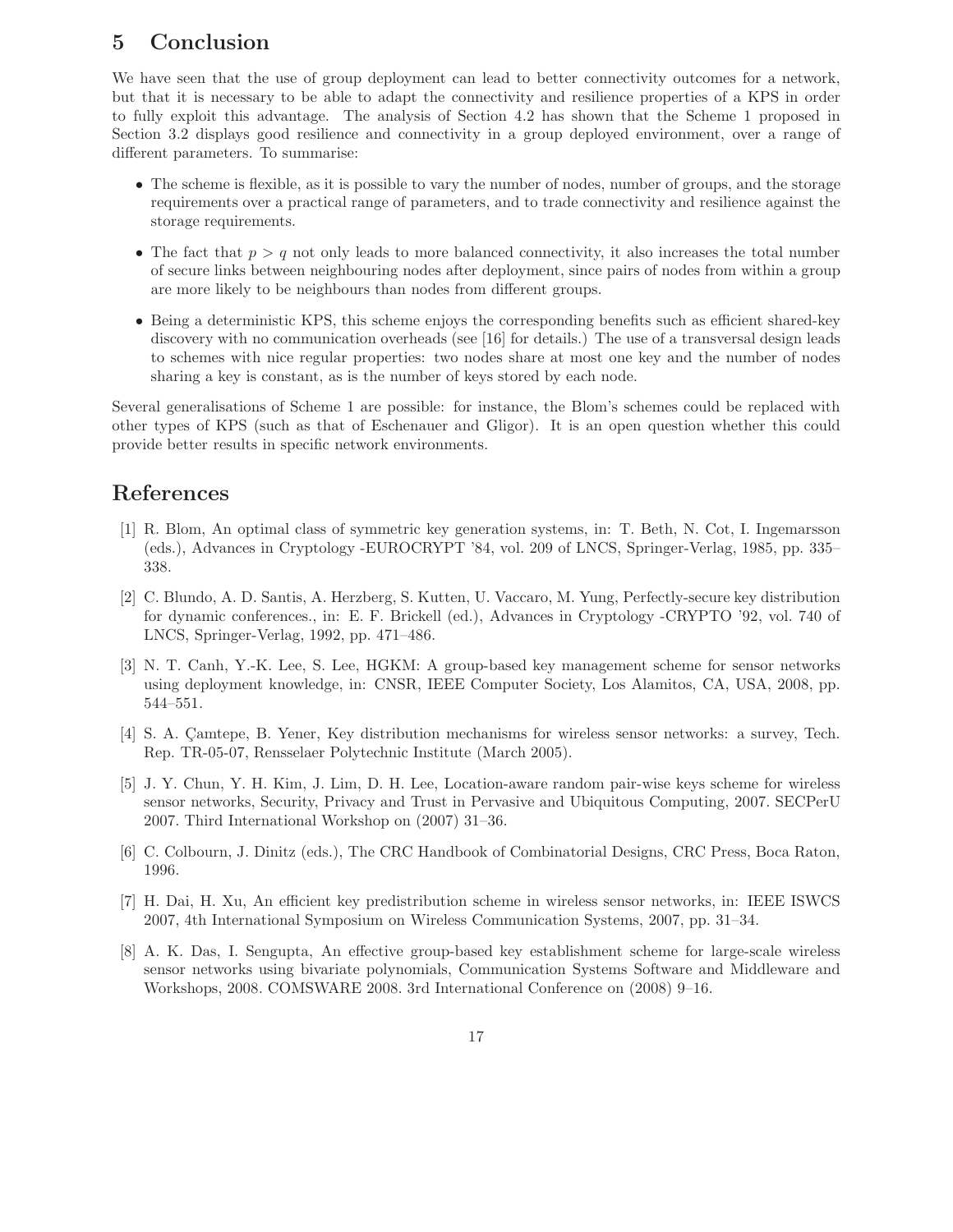- [9] F. Delgosha, E. Ayday, F. Fekri, MKPS: a multivariate polynomial scheme for symmetric keyestablishment in distributed sensor networks, in: M. Guizani, H.-H. Chen, X. Zhang (eds.), IWCMC, ACM, 2007, pp. 236–241.
- [10] F. Delgosha, F. Fekri, Key pre-distribution in wireless sensor networks using multivariate polynomials, in: IEEE Commun. Soc. Conf. Sensor and Ad Hoc Commun. and Networks - SECON05, 2005.
- [11] F. Delgosha, F. Fekri, Threshold key-establishment in distributed sensor networks using a multivariate scheme, in: INFOCOM, IEEE, 2006.
- [12] W. Du, J. Deng, Y. S. Han, S. Chen, P. K. Varshney, A key management scheme for wireless sensor networks using deployment knowledge, in: INFOCOM 2004, p. 597.
- [13] L. Eschenauer, V. D. Gligor, A key-management scheme for distributed sensor networks, in: CCS '02: Proceedings of the 9th ACM conference on Computer and communications security, ACM Press, New York, NY, USA, 2002, pp. 41–47.
- [14] D. Huang, M. Mehta, D. Medhi, L. Harn, Location-aware key management scheme for wireless sensor networks, in: SASN '04: Proceedings of the 2nd ACM workshop on Security of Ad hoc and Sensor Networks, ACM, New York, NY, USA, 2004, pp. 29–42.
- [15] P. Kotzanikolaou, D. D. Vergados, G. Stergiou, E. Magkos, Multilayer key establishment for large-scale sensor networks, Int. J. Secur. Netw. 3 (1) (2008) 1–9.
- [16] J. Lee, D. R. Stinson, On the construction of practical key predistribution schemes for distributed sensor networks using combinatorial designs, ACM Trans. Inf. Syst. Secur. 11 (2) (2008) 1–35.
- [17] G. Li, J. He, Y. Fu, A hexagon-based key predistribution scheme in sensor networks, in: ICPPW '06: Proceedings of the 2006 International Conference Workshops on Parallel Processing, IEEE Computer Society, Washington, DC, USA, 2006, pp. 175–180.
- [18] G. Li, J. He, Y. Fu, Key predistribution in sensor networks, in: J. Ma, H. Jin, L. T. Yang, J. J. P. Tsai (eds.), UIC, vol. 4159 of LNCS, Springer-Verlag, 2006, pp. 845–853.
- [19] D. Liu, P. Ning, Location-based pairwise key establishments for static sensor networks, in: S. Setia, V. Swarup (eds.), SASN, ACM, 2003, pp. 72–82.
- [20] D. Liu, P. Ning, W. Du, Group-based key pre-distribution in wireless sensor networks, in: WiSe '05: Proceedings of the 4th ACM workshop on Wireless Security, 2005, pp. 11–20.
- [21] D. Liu, P. Ning, W. Du, Group-based key predistribution for wireless sensor networks, ACM Trans. Sen. Netw. 4 (2) (2008) 1–30.
- [22] Y. Mao, M. Wu, Coordinated sensor deployment for improving secure communications and sensing coverage, in: SASN '05: Proceedings of the 3rd ACM workshop on Security of Ad hoc and Sensor Networks, ACM, New York, NY, USA, 2005, pp. 117–128.
- [23] K. M. Martin, M. Paterson, An application-oriented framework for wireless sensor network key establishment, Electron. Notes Theor. Comput. Sci. 192 (2) (2008) 31–41.
- [24] M. Ren, J. Jaworski, K. Rybarczyk, Random key predistribution for wireless sensor networks using deployment knowledge, 8th Central European Conference on Cryptography (2008).
- [25] K. Römer, F. Mattern, The design space of wireless sensor networks, IEEE Wireless Communications Magazine 11 (6) (2004) 54–61.